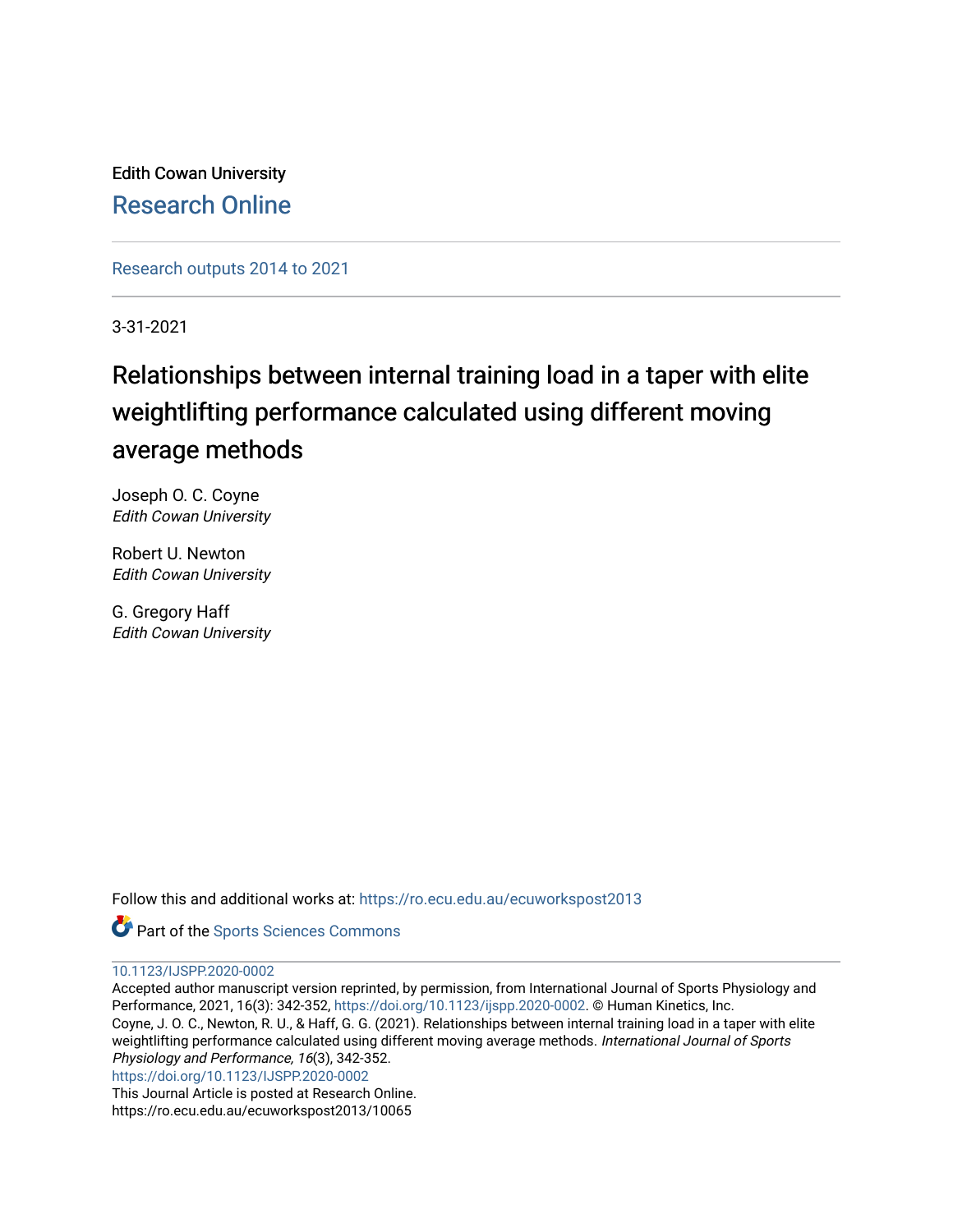

#### **Relationships Between Internal Training Load In a Taper with Elite Weightlifting Performance Calculated Using Different Moving Average Methods**

| Journal:                         | International Journal of Sports Physiology and Performance                                                                                                                                                                                                                                                                                                |
|----------------------------------|-----------------------------------------------------------------------------------------------------------------------------------------------------------------------------------------------------------------------------------------------------------------------------------------------------------------------------------------------------------|
| Manuscript ID                    | IJSPP.2020-0002.R1                                                                                                                                                                                                                                                                                                                                        |
| Manuscript Type:                 | Original Investigation                                                                                                                                                                                                                                                                                                                                    |
| Date Submitted by the<br>Author: | 14-Mar-2020                                                                                                                                                                                                                                                                                                                                               |
| Complete List of Authors:        | Coyne, Joseph; Edith Cowan University, Centre for Exercise and Sports<br>Science Research<br>Newton, Robert; Edith Cowan University, Centre for Exercise and Sports<br>Science Research<br>Haff, G.; Edith Cowan University, Centre for Exercise and Sports Science<br>Research; Salford Univeristy, Directorate of Sport, Exercise, and<br>Physiotherapy |
| Keywords:                        | Monitoring, Simple Moving Average, Exponentially Weighted Moving<br>Average, Periodization, Acute to Chronic Workload Ratio                                                                                                                                                                                                                               |
|                                  |                                                                                                                                                                                                                                                                                                                                                           |
|                                  | SCHOLARONE <sup>*</sup><br>Manuscripts                                                                                                                                                                                                                                                                                                                    |

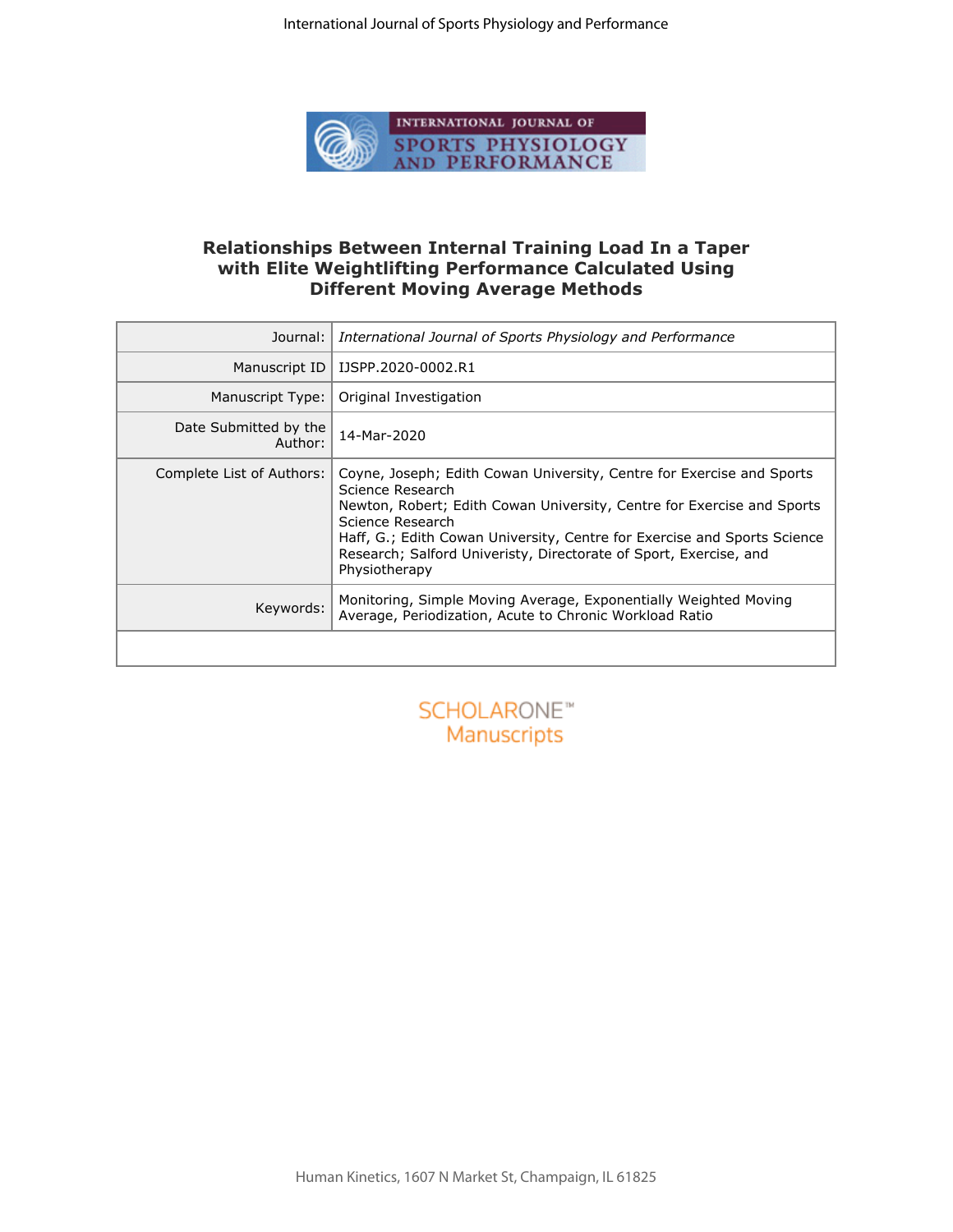- 1 Relationships Between Internal Training Load In a Taper with Elite Weightlifting
- 2 Performance Calculated Using Different Moving Average Methods

For Per Review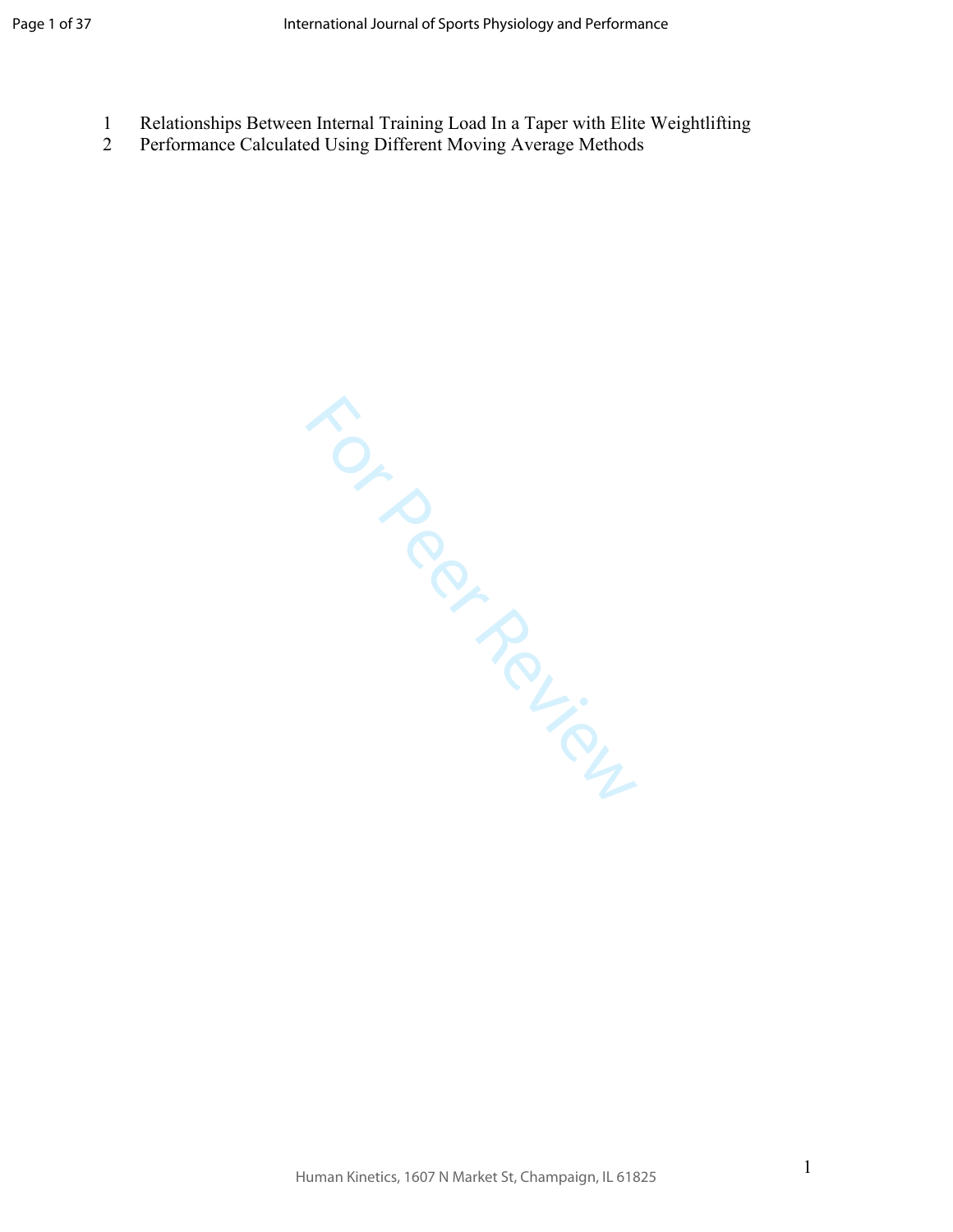#### 3 ABSTRACT

4 *Purpose*: A simple and two different exponentially weighted moving average methods 5 were used to investigate the relationships between internal training load (TL) and elite 6 weightlifting performance. *Methods*: Training impulse data (sessional ratings of perceived 7 exertion  $*$  training duration) were collected from 21 elite weightlifters (age  $26.0 \pm 3.2$  years, 8 height  $162.2 \pm 11.3$  cm, body mass  $72.2 \pm 23.8$  kg, previous 12 month personal best total 9 96.3  $\pm$  2.7% of world record total) during the eight weeks prior to the 2016 Olympic Games 10 qualifying competition. The amount of training modified or cancelled due to injury/illness 11 was also collected. Training stress balance (TSB) and acute to chronic workload ratio 12 (ACWR) were calculated with the three moving average methods. Along with the amount 13 of modified training, TSB and ACWR across the moving average methods were then 14 examined for their relationship to competitive performance. *Results:* There were no 15 consistent associations between performance and TL on the day of competition. The 16 volatility (standard deviation) of the ACWR in the last 21 days preceding competition was 17 moderately correlated with performance across moving average methods (*r*=-0.41-0.48, 18 *p*=0.03-0.07). TSB and ACWR volatility in the last 21 days were also significantly lower 19 for successful performers but only as a simple moving average (*p*=0.03 and 0.03, *g*=1.15 20 and 1.07 respectively). *Conclusions*: Practitioners should consider restricting change and 21 volatility in an athlete's TSB or ACWR in the last 21 days prior to a major competition. 22 Additionally, a simple moving average seemed to better explain elite weightlifting 23 performance compared to the exponentially weighted moving averages in this investigation. 24

- 25 KEYWORDS
- 26 Monitoring, Simple Moving Average, Exponentially Weighted Moving Average,
- Ry. 27 Periodization, Acute to Chronic Workload Ratio
- 28
- 29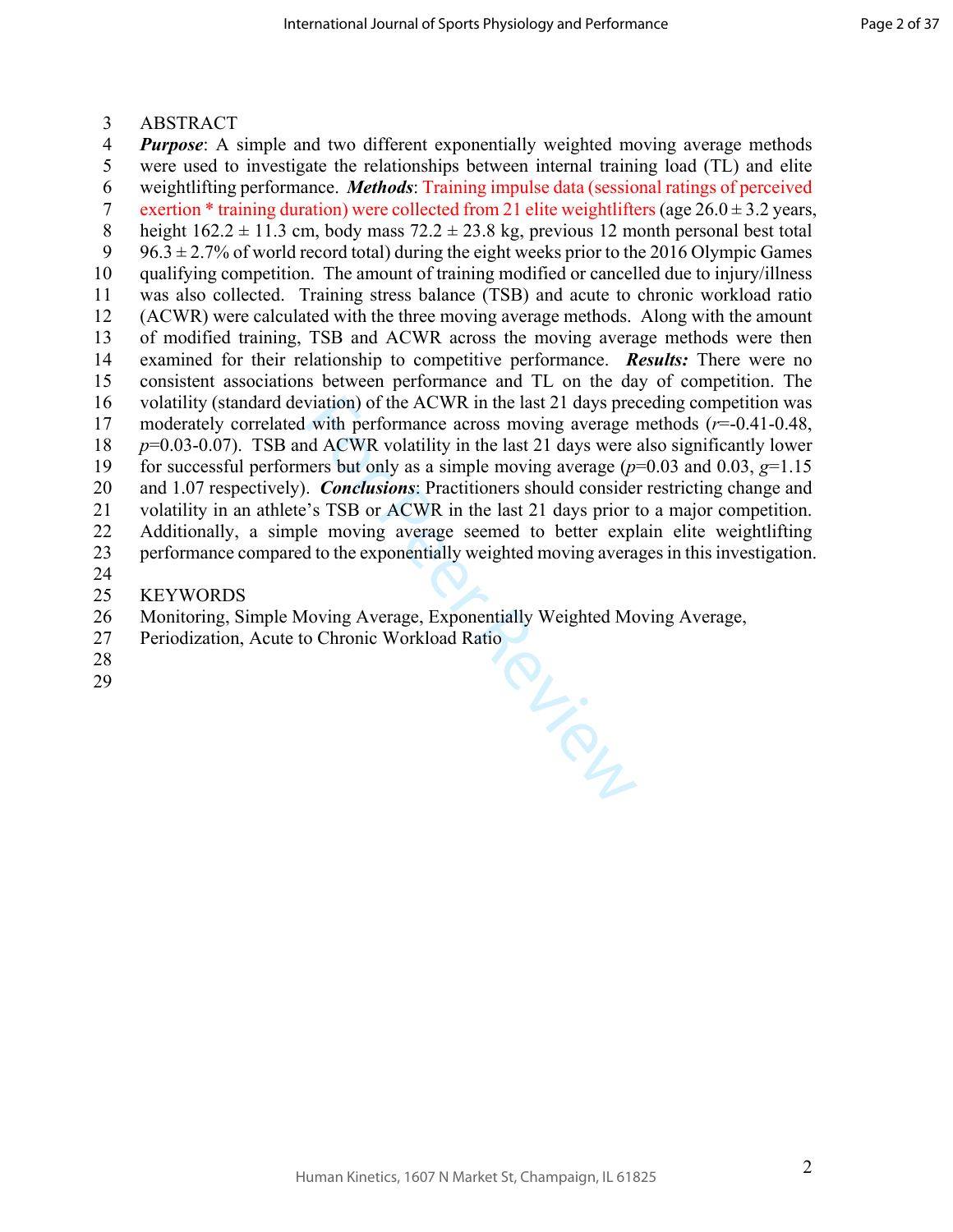30 INTRODUCTION

31 Training load (TL) monitoring is an associated extension of periodization theory. 1 In 32 practice, methods of monitoring TL can vary considerably depending on the type of sport 33 or activity. 2 Despite this, TL models are commonly computed using training impulse 34 data2,3, which is calculated as a product of an intensity factor multiplied by a 35 volume/duration factor.<sup>3</sup> An athlete's overall response to training is then modelled as the 36 difference between "fitness" (positive) and "fatigue" (negative) functions.2,3 Popular 37 simplified extensions of this model has been the development of training stress balance 38 (TSB) and the acute to chronic workload ratio (ACWR).4,5 These have been calculated 39 using the difference (TSB) or ratio (ACWR) between the simple moving (rolling) averages 40 of TL over acute and chronic periods.<sup>4,5</sup>

41

are used to assess the training process.<sup>6,7</sup><br>that are common in weightlifting e.g. volus<br>s such as sessional ratings of perceive<br>contentious despite recommendations as a p<br>endurance sports.<sup>2</sup> Theoretically, sRPE acce<br>ne 42 Training load can be described as either internal or external and it is recommended that 43 both these constructs are used to assess the training process.<sup>6,7</sup> There are a number of 44 external TL measures that are common in weightlifting e.g. volume load.<sup>8,9</sup> The use of 45 internal TL measures such as sessional ratings of perceived exertion (sRPE) in 46 weightlifting remain contentious despite recommendations as a primary TL measure<sup>10,11</sup> 47 and its common use in endurance sports. 2 Theoretically,sRPE accounts for the perception 48 of physiological, biomechanical and mental work an athlete completes and any influence 49 of environmental factors inside and outside of training<sup>7</sup> and may be a useful complement 50 for external TL in weightlifting. There appears to be relationships with sRPE and 51 performance in both open (Australian Rules football)<sup>12-14</sup> and closed skill sports (sprinting 52 and distance running).15-17 However, the evidence for this relationship with performance 53 has been presented with a number of different TL derivatives e.g. ACWR, TSB, strain, 54 monotony. One major difference between these variables is that monotony and strain are 55 products of the TL standard deviation.<sup>18</sup> Although relationships with performance have 56 not seemed to be examined, previous athlete monitoring research using monotony has 57 suggested relatively less negative training outcomes (i.e. illness) if the TL standard 58 deviation is higher when compared to the weekly  $TL^{18,19}$  This is notable considering the 59 standard deviation of time series data is considered important in other industries that 60 specialize in forecasting and risk assessment like the financial markets.<sup>20</sup> For instance, in 61 financial analysis, greater volatility of an asset may indicate a greater risk in and higher or 62 lower prices for buying and selling the asset or options for the asset.<sup>20</sup> The time series' 63 standard deviation is commonly referred to as volatility in the financial industry<sup>20</sup> and this 64 term will be used throughout the remainder of the paper.

65

66 There has been debate about the most appropriate moving average methods used to 67 determine acute and chronic TL.21,22 It is theorised that simple moving averages (SMA) 68 may not account for variations in how TL is accumulated by athletes nor best represent the 69 physiological gain or decay of "fitness" and "fatigue".<sup>21,22</sup> Exponentially weighted moving 70 averages (EWMA) have been recommended as a superior alternative.21-23 However, like 71 SMA, there are also conceptual issues with EWMA. 7 For instance, the set time constants 72 used with EWMA calculations may be problematic as athletes will have individual 73 "fitness" and "fatigue" gain and decay rates. 7 Additionally, there have also been several 74 different EWMA calculations presented in the scientific literature.14,21 All three of the 75 different calculation methods produce different TL values for acute and chronic periods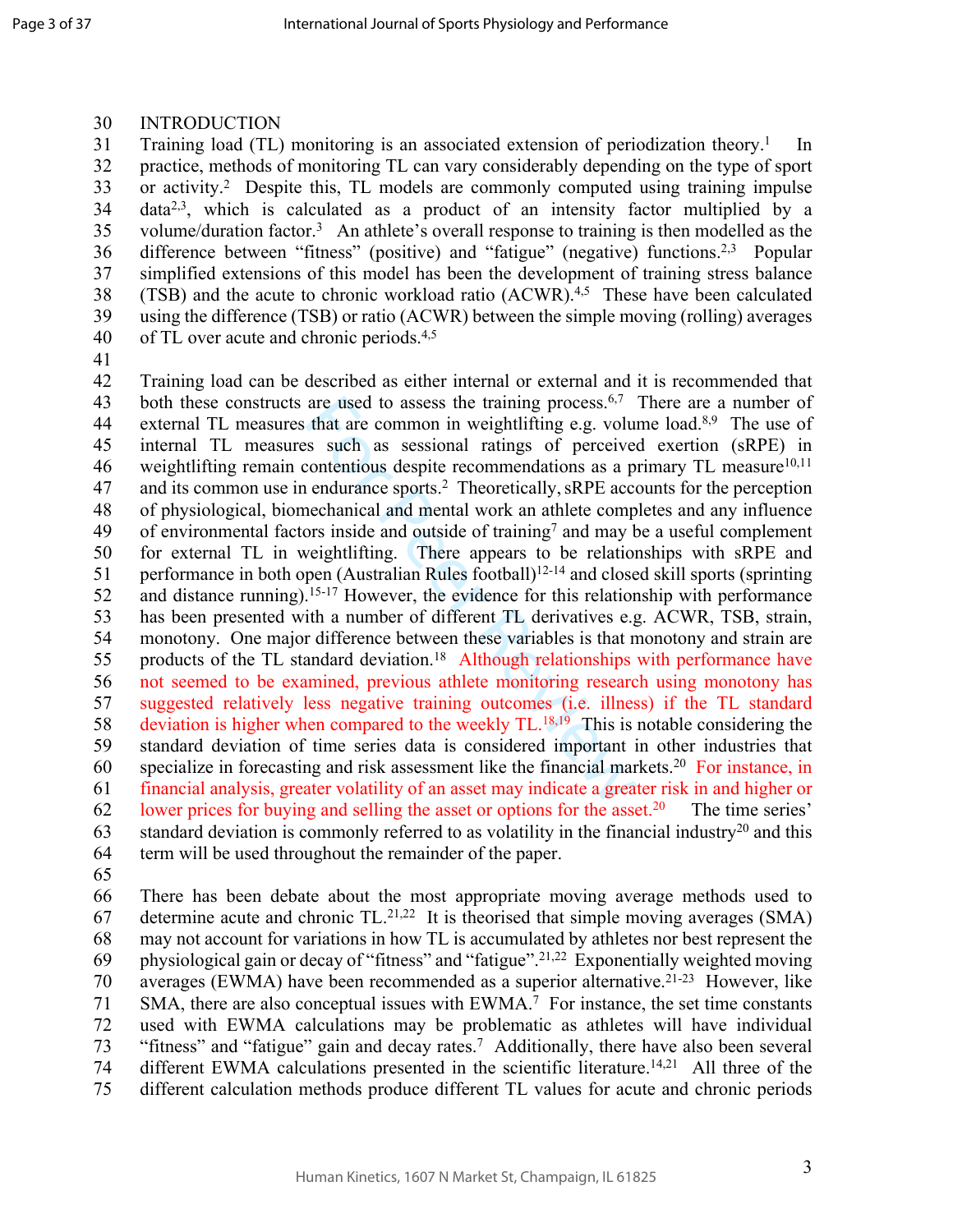76 and it is unclear whether one has a superior relationship to performance. Further debate 77 has also been raised over the use of the ACWR with the main criticism being that the ratio 78 produces a spurious correlation due to mathematical coupling i.e. the numerator (acute TL) 79 is contained in the denominator (chronic TL).<sup>24</sup> However recent publications suggest that 80 any correlations between acute and chronic TL in the ratio may not necessarily be spurious 81 (i.e. misleading) or may be practically unrelated to ACWR's relationships with other 82 factors e.g. injury risk.<sup>25,26</sup> Nevertheless, TSB (as it is the difference rather than the ratio 83 between acute and chronic loads) may be preferred over the ACWR for practitioners 84 concerned with these issues.

85

is aims of this study are to: i) examine whet<br>formance of elite weightlifters; and ii) de<br>the TL variables between higher and low<br>e would be a significant correlation in TL vari<br>differences between higher and lower perfor 86 In light of the potential benefits of using sRPE as a method for quantifying TL and the low 87 level of current evidence supporting potential relationships between sRPE and performance 88 in closed skilled sports like weightlifting, further investigation in this area is warranted. 89 As such, the first two aims of this study are to: i) examine whether TL variables were 90 correlated to the performance of elite weightlifters; and ii) determine if meaningful 91 differences existed in the TL variables between higher and lower performers. It was 92 hypothesized that there would be a significant correlation in TL variables with performance 93 along with significant differences between higher and lower performers. The third aim of 94 the investigation was to compare if there was any effect of moving average methods on the 95 statistical analysis. The authors hypothesized that TL derivatives calculated using EWMA 96 would have a greater correlation to performance and better separate higher and lower 97 performing groups than a simple moving average.

98

99 METHODS

100 *Subjects*

101 Twenty-eight elite male (n=13) and female (n=15) weightlifters (26.0  $\pm$  3.2 years, 162.2  $\pm$ 102 11.3 cm,  $72.2 \pm 23.8$  kg, previous 12 month personal best total  $96.3 \pm 2.7$ % of world record 103 total) from the same national team participated in this 8-week study. The subjects competed 104 across the full range of male and female weight classes in the 2016 Olympic Games (54kg-105 +105kg male, 48kg-+75kg female). Seven subjects were excluded from analysis due to 106 issues with data collection compliance  $(n=3;$  all male) or failing to post a competition total 107 i.e. a successful lift in both snatch and clean  $\&$  jerk (n=4; 3 female and 1 male). The data 108 for this study were initially collected within the athletes' training environment and was 109 released de-identified from the respective National Olympic Committee in this university 110 approved retrospective study. Approval for this investigation was granted by the 111 University Human Ethics Committee (Approval #19521) and conforms to the *Code of*  112 *Ethics of the World Medical Association* (Declaration of Helsinki).

- 113
- 114 *Design*

115 This investigation was a retrospective observational study design. Internal TL data (sRPE 116 and training duration) were collected from elite weightlifters during the last 8 weeks prior 117 to a major competition that was critical to selection for the 2016 Olympic Games. Illness 118 or injury incidents that caused an athlete to modify technical training or seek medical 119 attention were noted throughout the 8-week training period.<sup>27</sup> The correlations between

120 acute TL, chronic TL, TSB, ACWR, %INJ and competitive performance were examined.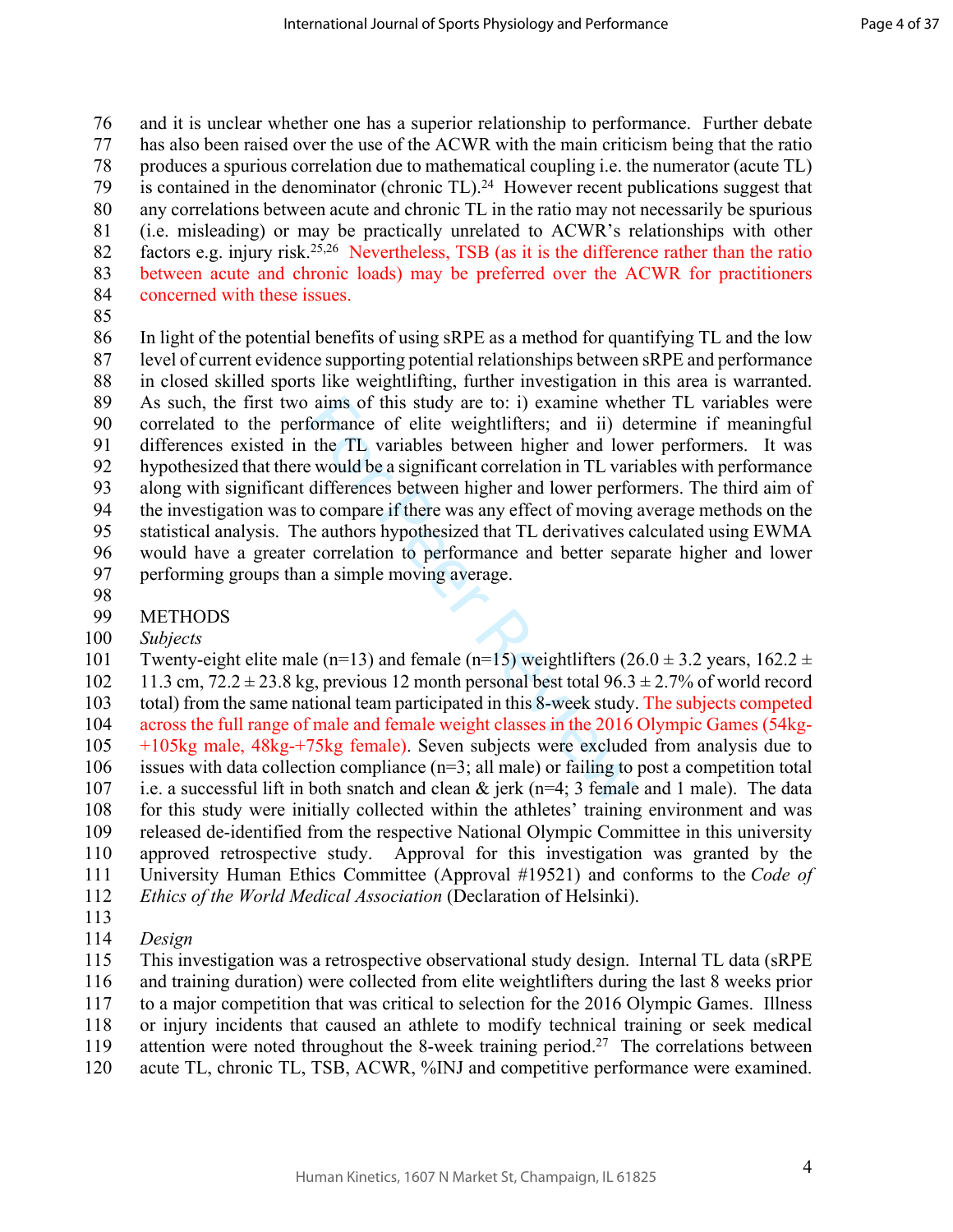121 Differences in these TL variables between higher and lower performers and top five and

- 122 bottom five performers were also investigated.
- 123
- 124 *Methodology*

chosen for analysis as, at least to the author'<br>thods presented or suggested in literature on '<br>ces between the two EWMA calculations<br>the time constant component in the calcula<br>stant whereas EWMA-L uses  $1/N$  with N rd<br>L h 125 After athlete instruction and familiarisation, sRPE were recorded with the 10-point 126 category ratio scale (CR10) 30-120 minutes after each session<sup>28,29</sup> for the total training 127 session (i.e. technical and non-technical exercises). The sRPE were then multiplied by the 128 total session duration to give training impulse. The following variables were calculated 129 daily from the training impulse data: i) acute TL (7 day average); ii) chronic TL (21 day 130 average); iii) TSB (chronic - acute TL); and iv) ACWR (acute/chronic TL) using 131 established methods 2 . These variables were calculated with SMA, EWMA as per Williams 132 et al  $(EWMA-W)^{21}$  and EWMA as per Lazarus et al  $(EWMA-L)^{14}$ ) to establish if there was 133 any effect of moving average method on the statistical analysis. These three moving 134 average methods were chosen for analysis as, at least to the author's knowledge, they have 135 been the prevalent methods presented or suggested in literature on TL monitoring.<sup>2,14,21</sup> In 136 regard to the differences between the two EWMA calculations used in this study, the 137 primary difference is the time constant component in the calculation. EWMA-W uses 138 2/N+1 as the time constant whereas EWMA-L uses 1/N with N representing the number 139 of days.14,21 EWMA-L has been suggested to be a superior alternative to EWMA-W as it 140 gives a weighted average that has the highest correlation with the SMA of time constant 141 days.<sup>14</sup> For example, the 10-day EWMA-L would have the highest correlation with a 10- 142 day SMA and lower correlations with 7 and 14 days. However, to the best of the author's 143 knowledge, the two EWMA methods have not been compared with one another with a 144 variable of interest (i.e. performance) and it is debatable as to which one is most appropriate 145 for calculating TL.

146

147 The acute and chronic periods were set at 7:21 days respectively. The determination of 148 period lengths were based on an average fitness time decay constant of 23.2 days in 149 previous research on elite weightlifters.<sup>30</sup> The period length determination was also based 150 on the typical training micro-mesocycle combination used by the weightlifting athletes in 151 this investigation.<sup>7</sup> This was typically a three-week mesocycle with a "moderate, "hard", 152 "easy" loading pattern; although there were differences in how technical coaches applied 153 this with individual athletes. Microcycles were generally comprised of two training 154 sessions/day alternated with one training session/day for the first 6 days of the microcycle 155 and a complete rest day on the  $7<sup>th</sup>$  day. Commonly athletes would perform weightlifting 156 technical exercises (e.g. snatch, clean, jerk) followed by strength exercises (e.g. squat, 157 deadlift) and assistance or hypertrophy exercises (e.g. pull ups, lower back exercises) in 158 each training session. Based on exploratory data analysis, acute TL, chronic TL, TSB and 159 the ACWR were then assessed as: i) absolute values, which represented the value on the 160 day of the competition; ii) the value 21 days prior to competition subtracted from the value 161 on the day of the competition (CHANGE21); and iii) the volatility (calculated as the 162 standard deviation) of values in the last 21 days prior to competition (VOL21).

163

164 The last 21 days prior to competition was chosen for the time period of interest based on 165 the results of existing performance modelling research, tapering research and typical taper

166 length of the weightlifting athletes in this investigation.<sup>30,31</sup> The percentage of modified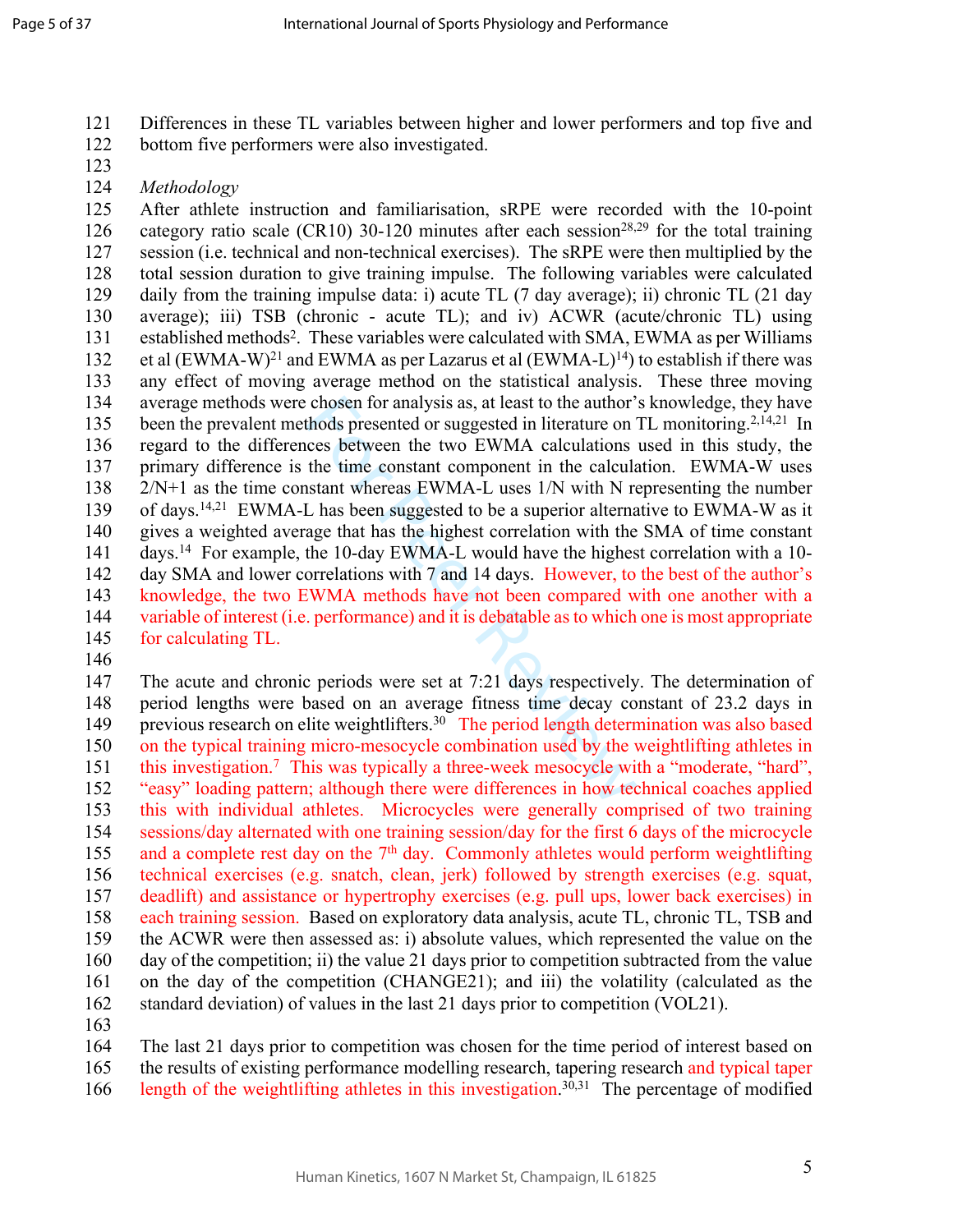167 training due to injury/illness compared to total training time was also considered in the last 168 6 weeks before competition.<sup>27</sup> This percentage of training was based on any injury or 169 illness that affected an athlete's training (e.g. a shoulder injury may have limited exercise 170 choice or volume for coaches) or required medical intervention. TL and injury/illness 171 variables were then compared against competition performance results. Performance was 172 defined as the competition results expressed as a percentage of previous 12-month personal 173 best and of the current world record at time of competition from the weightlifters that 174 successfully completed a repetition in both lifts. Athletes were then divided into successful 175 and non-successful groups (n=10 and 8 respectively) and top five and bottom five 176 performance groups. The allocation into either the successful or non-successful groups 177 was determined by whether the athlete produced a competition performance result as 178 percentage of previous 12-month personal best greater or lesser than the smallest 179 worthwhile change threshold. The smallest worthwhile change threshold was defined as 180 0.2 x standard deviation of complete cohort competition results.<sup>32</sup> Meanwhile, the top 5 181 competition performance results as percentage of previous 12-month personal best were 182 allocated to the top five performance group and the bottom 5 competition performance 183 results were allocated to the bottom 5 performance group. There were 3 athletes from the 184 cohort who were not allocated to either group as their competitive results fell inside this 185 threshold.

186 187

#### 188 *Statistical Analysis*

on of complete cohort competition results.<sup>32</sup><br>nece results as percentage of previous 12-move<br>performance group and the bottom 5 co<br>to the bottom 5 performance group. There v<br>allocated to either group as their competitive<br> 189 Statistical analyses were performed using statistical software (R statistics package, 190 https://www.r-project.org) or purposefully designed Excel spreadsheets (Microsoft 191 Corporation, Washington, U.S.). All data were analysed as mean  $\pm$  standard deviation 192 (SD). Pearson's correlation analyses with 95% confidence intervals were used to 193 determine if there were any linear relationships between the TL variables calculated with 194 the different moving average methods and competition performance and also between 195 percentage of total training modified due to injury and illness and competition 196 performance. R-z transformations were also applied to determine if there were any 197 significant differences between correlations with performance amongst the various moving<br>198 average methods. Differences between groups were expressed relative to the total cohort average methods. Differences between groups were expressed relative to the total cohort 199 as a beta percentage (e.g. successful group – non-successful group / total cohort) to account 200 for subjects within the smallest worthwhile change thresholds and the national team's 201 normal training practice. If the different groups' TL and injury/illness variables were 202 normally distributed, an independent student's t-test or Welch's t-test was used based on 203 F-test results. If the different groups' TL and injury/illness variables were not normally 204 distributed, log transformation of the particular variable  $32$  and visual inspection of log-205 transformed QQ plots were applied before using the appropriate t-test based on variance 206 testing. Outliers were inspected and were excluded only if they were results of errors in 207 data collection. The alpha level for significance was defined as  $p \le 0.05$ . For normally 208 distributed variable comparison, effect sizes (Hedge's *g*) were also calculated and 209 interpreted. If variable data were non-normal, the difference between the two log-210 transformed values were converted to Hedge's *g* for comparison.<sup>33</sup> These effect sizes were 211 then interpreted as per the recommendations of Hopkins et al with  $g \le 0.19$  defined as 212 trivial, 0.2-0.59 as small, 0.6-1.19 as moderate, 1.2-1.99 as large and  $>2$  as very large.<sup>32</sup>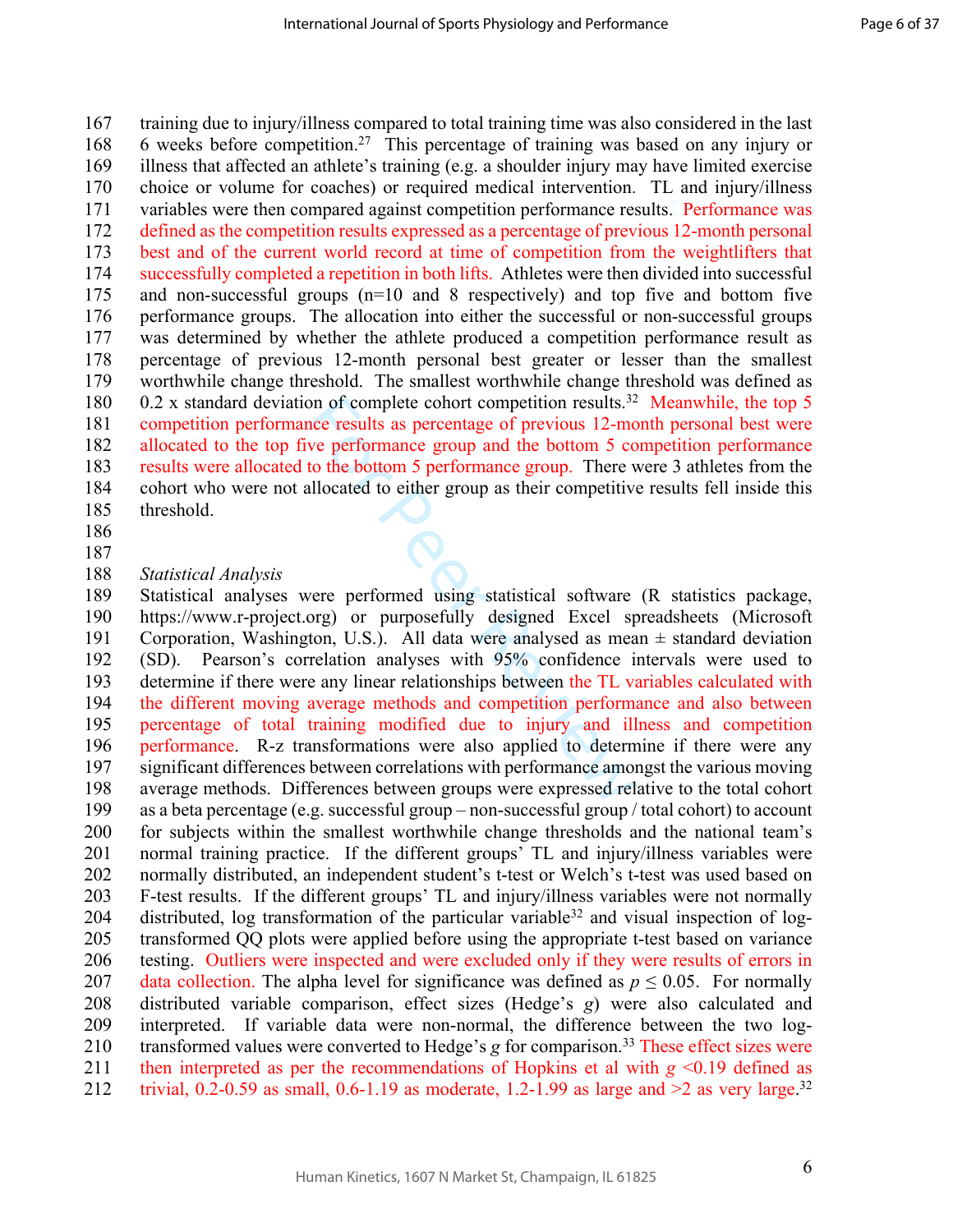213 Cumming estimation plots were also applied to help visualize differences between 214 groups.<sup>34</sup> In these plots, the raw data is plotted on the upper axes and each mean difference 215 is plotted on the lower axes as a bootstrap sampling distribution. Mean differences are 216 depicted as dots and 95% confidence intervals are indicated by the ends of vertical error 217 bars.

218 219 RESULTS

220 A total of 1278 training sessions were included in the present analysis. The subject's competition results as percentages of previous 12-month personal best and of the current world record at time of competition along with percentage of total training modified due to injury and illness are presented in Table 1.

- 224
- 226

#### 225 TABLE 1 ABOUT HERE

ACWR were 20.1 ± 82.1 and 0.93 ± 0.26 (S-W), and -80.1 ± 69.0 and 1.57 ± 0.57 (EW<br>ignificant differences in performance betwe<br>ill as top 5 and bottom 5 groups. In the 1<br>ssful and top five performance groups had a lo<br>injur 227 The average TSB and ACWR were  $20.1 \pm 82.1$  and  $0.93 \pm 0.26$  (SMA), -40.6  $\pm$  78.8 and 228 1.25  $\pm$  0.49 (EWMA-W), and -80.1  $\pm$  69.0 and 1.57  $\pm$  0.57 (EWMA-L) over the eight 229 weeks. There were significant differences in performance between both successful and 230 non-successful as well as top 5 and bottom 5 groups. In the last 6 weeks preceding 231 competition, the successful and top five performance groups had a lower amount of training 232 modifications due to injury and illness when compared to the non-successful (18%) and 233 bottom five performance groups (22%). However, there were no significant differences 234 and only small effect sizes for the differences in percentage of total training modified due 235 to injury and illness. The three moving average methods for TSB and ACWR were all 236 significantly different from one another (*p*<0.001, *g=*0.07-0.3).

237

238 Correlations between performance and the different acute and chronic internal TL variables 239 are presented in Table 2. The correlations between performance and the percentage of 240 training modified due to injury and illness were also small and non-significant. The 241 correlations between the SMA and the two EWMA methods variables were very large 242 (  $r=0.73-77$ ,  $p<0.001$ ). The correlation between the two EWMA methods for chronic – 243 acute TL and ACWR were very large to nearly perfect ( *r*=0.87 and 0.98 respectively, 244 *p*<0.001).

- 245
- 246 TABLE 2 ABOUT HERE
- 247

#### 248 Following the correlation analysis, the cohort was divided into successful and non-249 successful along with top five and bottom five performance groups. Acute, chronic, TSB 250 and ACWR as SMA for successful and non-successful performance groups are presented 251 in Figure 1A-C. These same variables for the top five and bottom five performance groups 252 are displayed in Figure2A-C.

- 253
- 254 FIGURE1A-C ABOUT HERE 255 FIGURE 2A-C ABOUT HERE
- 256

257 The differences between higher and lower performing groups and top five and bottom five 258 performance groups are presented in Table 3 and Table 4 respectively. Between the high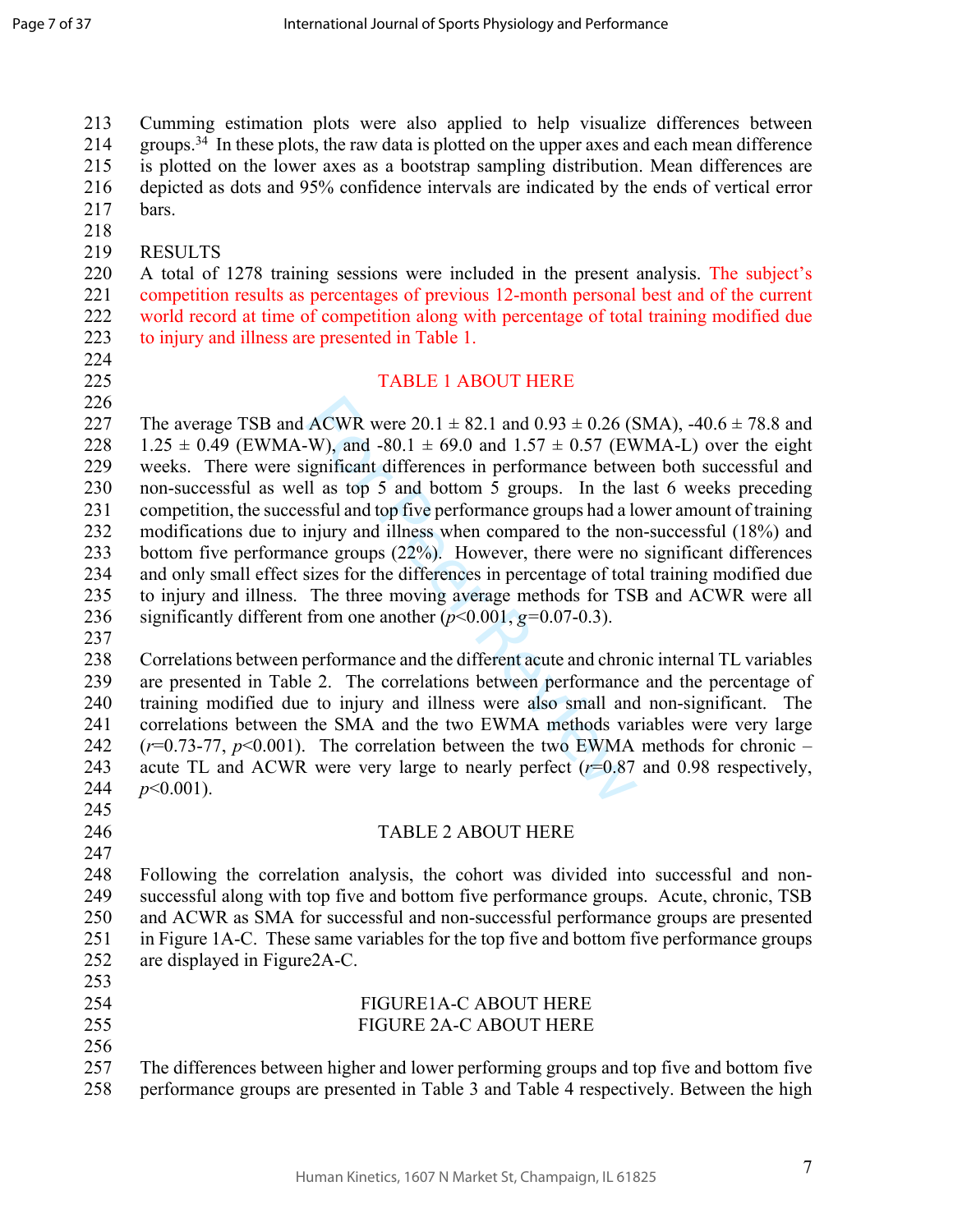259 and lower performing group, there was a significant difference between VOL21 TSB and 260 ACWR variables as SMA. Between the top five and bottom five performance groups, there 261 were also significant differences between CHANGE21 TSB and ACWR variables as SMA. 262 The mean differences between successful and non-successful groups in TSB and ACWR 263 as SMA are also shown in Cumming estimation plots (Figures 3A-B). There were no 264 significant differences between groups when using the two EWMA methods.

- 265
- 

## 268

#### 266 TABLE 3 AND TABLE 4 ABOUT HERE 267 FIGURE 3A-B ABOUT HERE

#### 269 DISCUSSION

veral sRPE TL variables were moderately coveen higher and lower performers. These cc<br>the data with different moving average m<br>ificantly correlated with TSB and ACWR CH<br>22 and 0.05). Competitive performance<br>R VOL21 in the 270 Our first hypothesis was that there would be significant correlations between sRPE TL and 271 performance in addition to significant differences in the same variables between higher and 272 lower performers. Several sRPE TL variables were moderately correlated to performance 273 and differentiated between higher and lower performers. These correlations were present 274 even when analysing the data with different moving average methods. In particular, 275 performance was significantly correlated with TSB and ACWR CHANGE21 as SMA (*r*=- 276 0.49 and 0.43, *p*=0.02 and 0.05). Competitive performance was also significantly 277 correlated with ACWR VOL21 in the two EWMA methods (*r*=-0.48 and -0.43 *p*=0.03 and 278 0.05; for interest SMA ACWR VOL21  $r=0.41$  and  $p=0.07$ ). There were no significant 279 differences between the moving average methods for correlations with performance when 280 examined with r-z transformation. As such, a lower magnitude of change and volatility in 281 the ACWR preceding competition seem to be moderately correlated to increased 282 competitive performance.

283

284 Examining the differences between higher and lower performing groups, CHANGE21 and 285 VOL21 TSB and the ACWR as SMA appeared to distinguish between higher and lower 286 performing groups. The TSB and ACWR VOL21 as SMA were significantly lower in the 287 successful group ( $p=0.03$  and 0.03,  $q=0.32$  and 1.07). Although these VOL21 differences 288 were not significant when comparing the top five and bottom five performances 289 (potentially due to sample size), there was a moderate effect size for both  $(g=0.91$  and 290  $1.16$ ). Further, the TSB and ACWR CHANGE21 as SMA were significantly lower in the 1.16). Further, the TSB and ACWR CHANGE21 as SMA were significantly lower in the 291 top five versus bottom five performances (*p*=0.04 and 0.05, *g*=1.43 and 1.33). It is notable 292 that the two EWMA methods did not demonstrate any significant differences between 293 groups. This is in opposition to our second hypothesis that TL variables calculated using 294 EWMA would better separate higher and lower performing groups than a SMA.

295

296 There were no consistent relationships between performance and absolute TL variables on 297 the day of competition. This raises the consideration that planning training around having 298 an optimal level of internal TL at competition (e.g. TSB of 90 arbitrary units or an ACWR 299 of 0.6) may not be as important as minimizing change and/or volatility of these measures 300 in the competition taper. However, it should be mentioned that the subjects in this study 301 were from the same national team who all trained together at the same set times with very 302 similar training methods. Absolute values for TL measures may have a performance 303 relationship when comparing groups that are not from the same team or do not train in a 304 similar fashion. Based upon this, more research is warranted in different sports and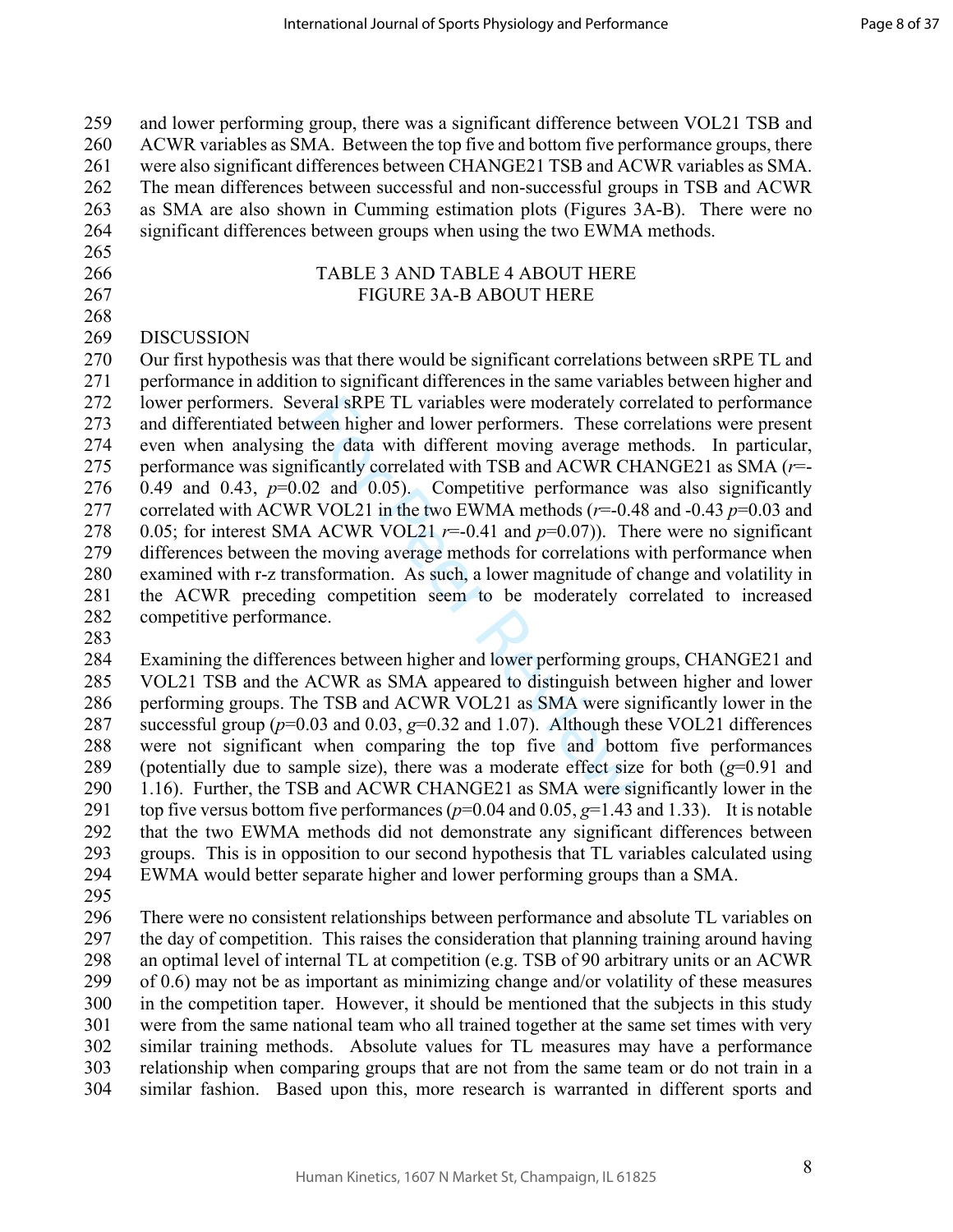305 different teams on the relationship between levels of TL variables on the day of competition 306 and performance.

307

is interesting when compared to previous re<br>MA-W to likelihoods of injury was superior<br>ifference may be previous research examin<br>e and used external TL measures instead of i<br>revious research also employed logistic regre<br>in 308 The comparison of the different moving average methods was designed to improve our 309 understanding of the most suitable methods for TL calculation. There were significant 310 differences between TSB and the ACWR calculated using the SMA, EWMA-W and 311 EWMA-L. The very large correlations between SMA and both EWMA-W and EWMA-L 312 (  $r=0.73-0.77$ ) were greater than those presented in contemporary research on the topic<sup>23</sup>. 313 The nearly perfect linear correlations and low magnitudes of effect between the two 314 EWMA methods show that these methods may be interchangeable provided practitioners 315 understand how to interpret any differences. Although all calculation methods showed 316 some significant correlation with performance, the SMA was also the only method that 317 demonstrated significant differences (*p*<0.05) between successful and non-successful 318 groups. This finding is interesting when compared to previous research that determined 319 the sensitivity of EWMA-W to likelihoods of injury was superior to SMA.<sup>23</sup> A potential 320 explanation for this difference may be previous research examined likelihood of injury 321 instead of performance and used external TL measures instead of internal TL measures in 322 their analysis. This previous research also employed logistic regression models to create 323 likelihoods of injury instead of comparing against actual injury incidents. There is very 324 little research comparing EWMA to SMA and both have theoretical concerns. However,  $325$  if applying the principle of parsimony (Occam's razor)<sup>35</sup> to help decide between moving 326 average methods, SMA may be a superior alternative as it is a simpler for practitioners to 327 apply. In this study, it appeared more sensitive to performance than the EWMA variations. 328 However, further research is warranted in order to fully understand moving average 329 methods impact on TL variables, their appropriateness in different sports and use with 330 internal/external TL constructs. This would also include if other moving average methods 331 (e.g. double exponential smoothing) may be more appropriate than those presented in this 332 investigation.

333

334 Limitations of this investigation include the sole use of sRPE TL measures without any 335 comparison with an external TL measure. As mentioned in the methods section, we were 336 unable to use external TL measures (i.e. volume load, reps, sets, or intensity) due to the 337 respective National Olympic Committee not consenting to record or release this data for 338 any form of publication. Another potential limitation of this investigation was the 339 requirement that subjects post a competition total (i.e. a successful lift in both snatch and  $340$  clean  $\&$  jerk) to be included in analysis. This excluded four subjects from the analysis that 341 may have strengthened/weakened any results. These subjects were excluded from analysis 342 due to methodological (i.e. calculating correlations with percentage of 12-month personal 343 best competition total is skewed if only one lift is completed) and conceptual issues with 344 determining in which group these athletes should be assigned due to potential confounding 345 factors. Finally, due to the number of subjects, the specific context of this investigation 346 and not having repeated measures of performance over time, practitioners should interpret 347 this investigation's findings and level of evidence as a case study that may only be 348 applicable for weightlifting athletes. More research is needed in other elite populations on 349 the relationship between internal TL and performance.

350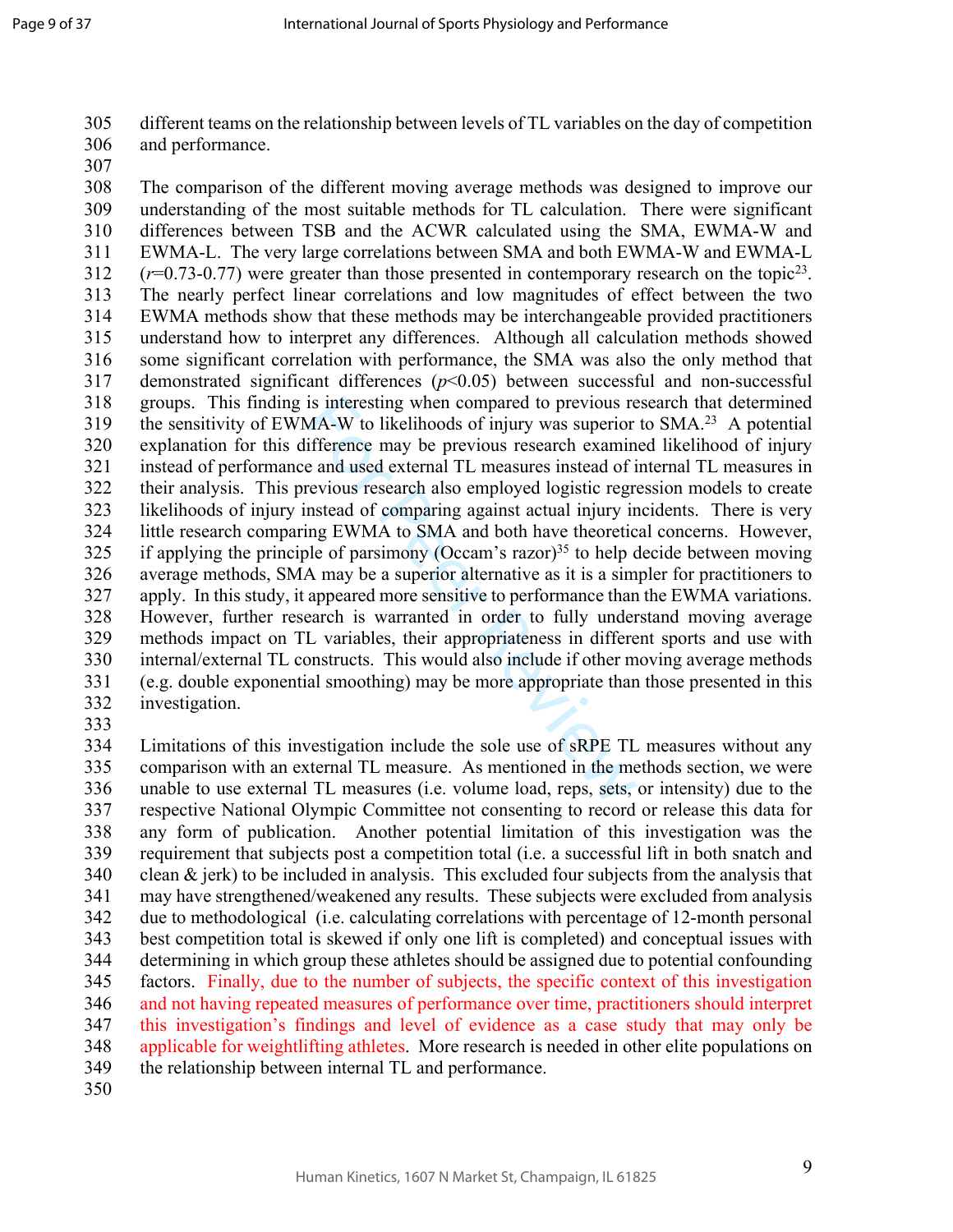#### 351 PRACTICAL APPLICATIONS

352 Based on the outcomes of this study we suggest that a large amount of change or volatility 353 in internal TL TSB or ACWR during the competition taper was detrimental to performance, 354 at least when calculated using SMA. This suggests that large changes in internal TL TSB 355 or ACWR should be avoided in the 21 days before competition. This would seem 356 important for both technical coaches and other staff (e.g. strength & conditioning coaches) 357 involved in training and taper planning before competition to consider. Practitioners may 358 use different moving average methods to calculate internal TL however the SMA is a 359 simpler method and appeared to better explain performance in this study. Lastly, the 360 application of this data to other sports besides weightlifting requires further consideration.

361

#### 362 CONCLUSIONS

- 363 The change and volatility of the TSB and ACWR in the taper were moderately correlated
- 364 to performance and also differentiated between higher and lower performers in this
- 365 cohort of elite weightlifters. The correlation results were present when analysing the data
- 366 with all three different moving average methods. However, the simple moving average
- 367 was the only training load calculation method that demonstrated a significant difference
- 368 between higher and lower weightlifting performance. There were no consistent
- 369 relationships between performance and the TSB or ACWR on the day of competition in
- 370 this group of elite weightlifters; regardless of moving average method used. Although
- 371 training load monitoring with sRPE can be applied to a number of sports, it remains to be
- 372 seen whether there are similar relationships with performance in other sports. Further, in

For Pu

- 373 this investigation, calculating training load with a simple moving average seemed to
- 374 better explain performance compared to the exponentially weighted moving averages.
- 375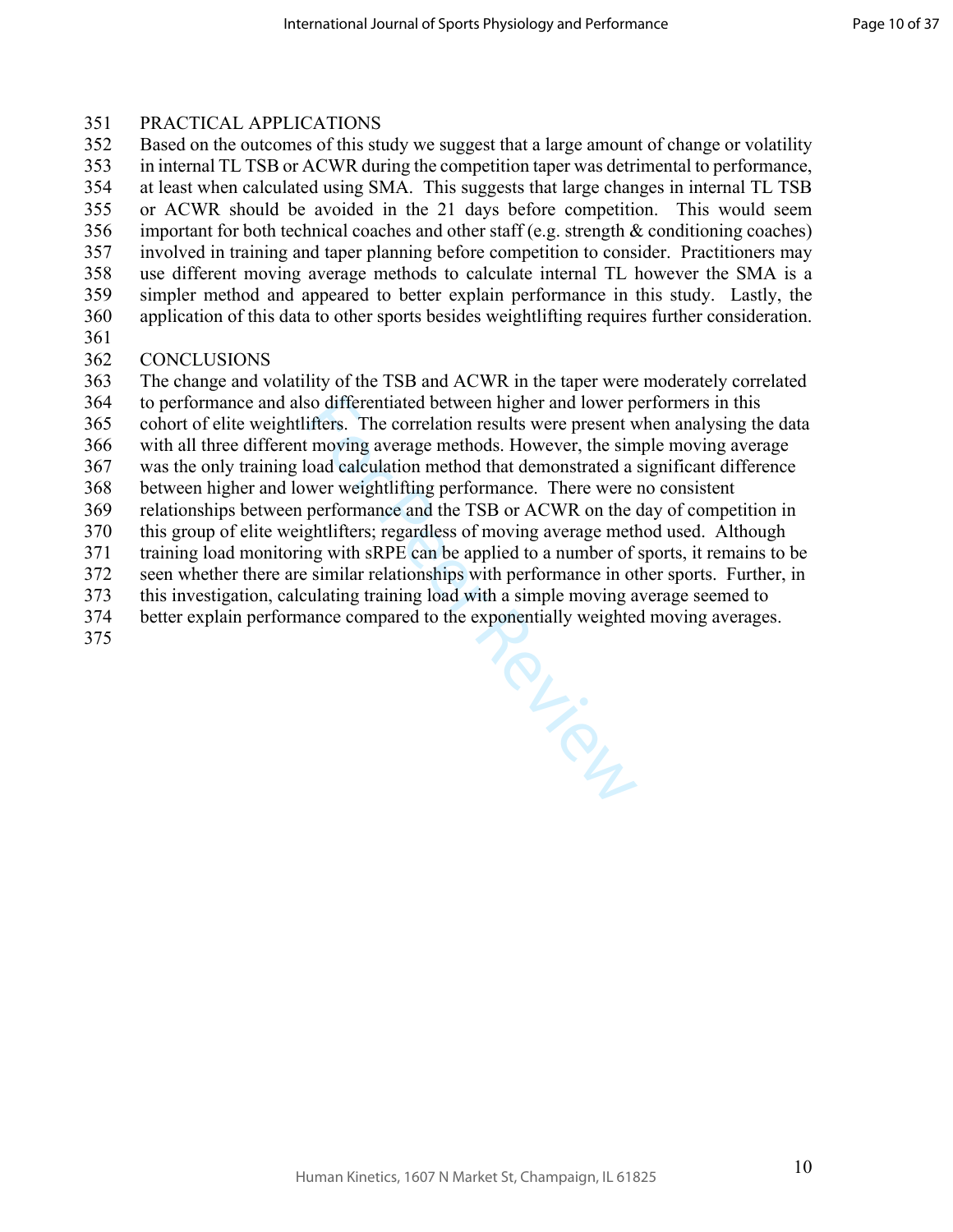376 ACKNOWLDGEMENTS

377 JC drafted the initial concept and all authors contributed to drafting, critical revision and 378 approval of the final manuscript. Thank you to Aaron Coutts and Sophia Nimphius for 379 advice and feedback on the theory and methods applied in this investigation. There was 380 no additional financial or material support.

- 381
- 382 SUPPLEMENTAL FILE
- 383 A supplemental file is provided with the code in R for all of the statistical methods provided
- 384 in this response.

TO PROVISION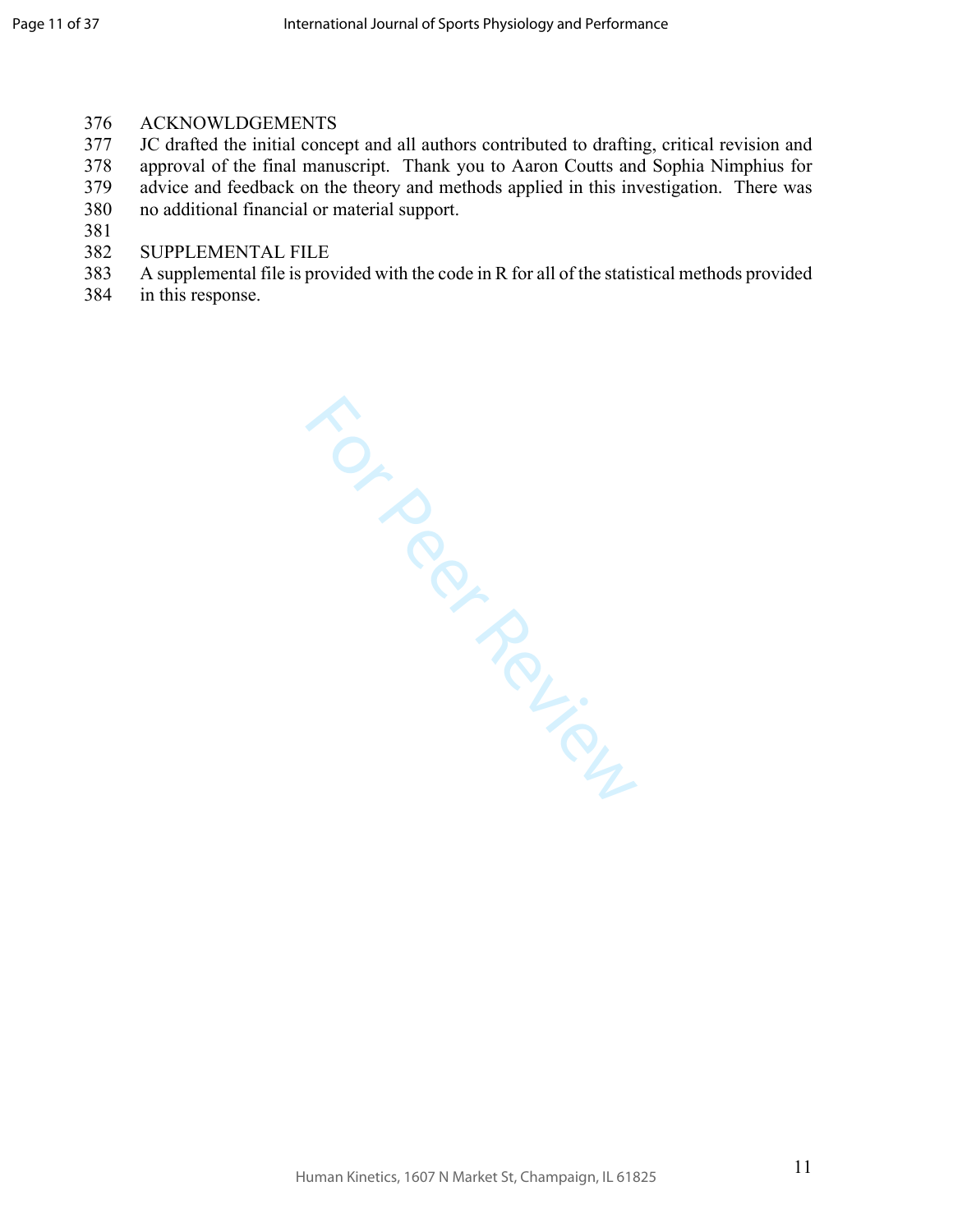For Perinage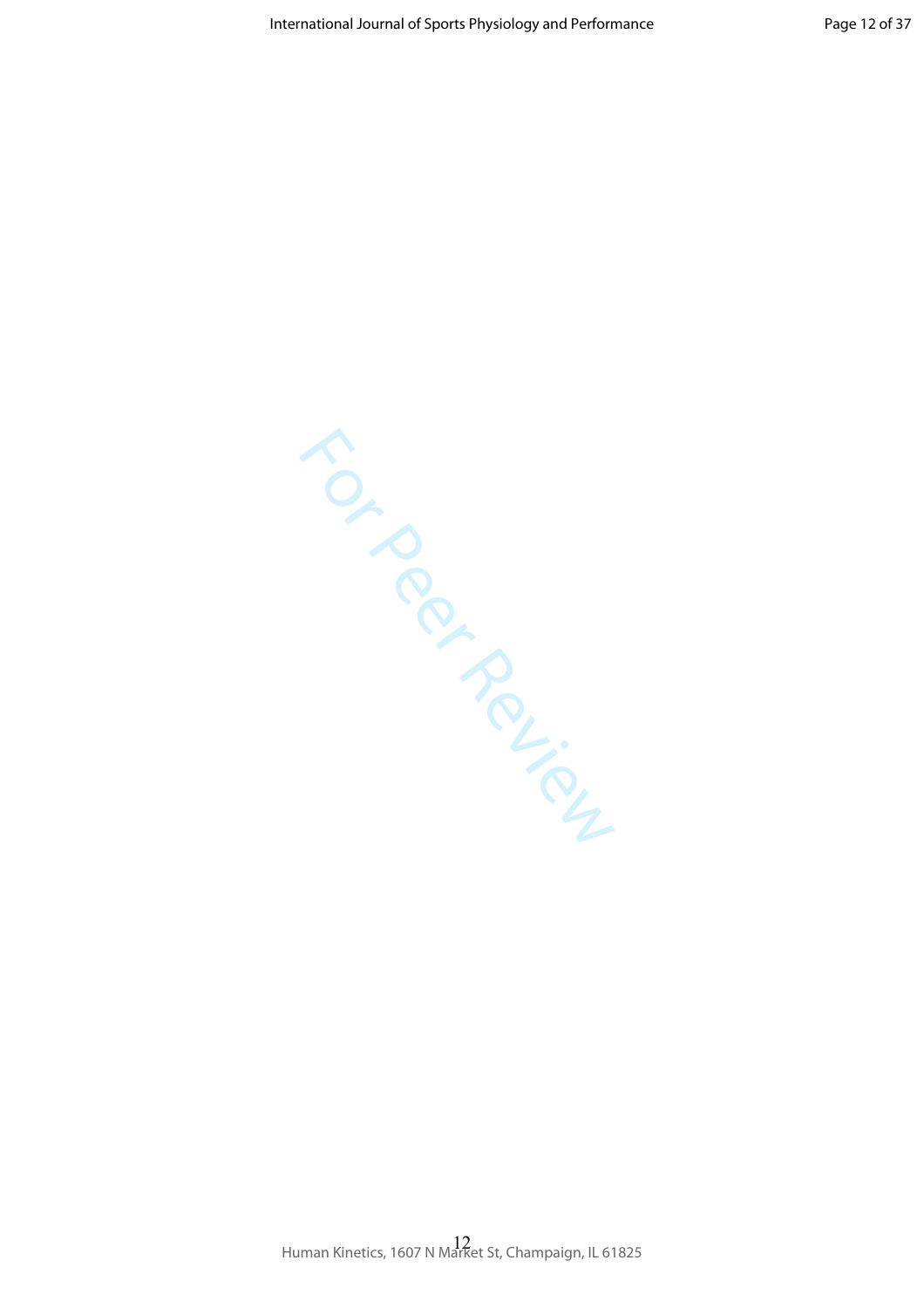#### REFERENCES

- 1. Cunanan AJ, DeWeese BH, Wagle JP, et al. The General Adaptation Syndrome: A foundation for the concept of periodization. *Sports Med.* 2018;48(4):787-797.
- 2. Bourdon PC, Cardinale M, Murray A, et al. Monitoring athlete training loads: Consensus statement. *Int J Sports Physiol Perform.* 2017;12(Suppl 2):161-170.
- 3. Banister EW, Calvert, T.W., Savage, M.V. and Bach, T.M. A Systems Model of Training for Athletic Performance. *Aust J Sci Med.* 1975(7):57-61.
- 4. Allen H, Coggan, A. *Training and Racing With A Powermeter.* 2nd ed. Boulder, CO: Velopress; 2010.
- 5. Hulin BT, Gabbett TJ, Blanch P, Chapman P, Bailey D, Orchard JW. Spikes in acute workload are associated with increased injury risk in elite cricket fast bowlers. *Br J Sports Med.* 2014;48(8):708-712.
- 6. Impellizzeri FM, Marcora SM, Coutts AJ. Internal and external training load: 15 years on. *Int J Sports Physiol Perform.* 2019;14(2):270-273.
- Sports Physiol Perform. 2019;14(2):270-273<br>regory Haff G, Coutts AJ, Newton RU, Nim<br>ritive Training Load Monitoring—a Practical<br>rts Med Open. 2018;4(1):58.<br>i.G. Periodization: Theory and methodology<br>.: Human Kinetics; 2009 7. Coyne JOC, Gregory Haff G, Coutts AJ, Newton RU, Nimphius S. The Current State of Subjective Training Load Monitoring—a Practical Perspective and Call to Action. *Sports Med Open.* 2018;4(1):58.
- 8. Bompa TaH, G.G. *Periodization: Theory and methodology of training.* Fifth ed. Champaign, IL: Human Kinetics; 2009.
- 9. Scott BR, Duthie GM, Thornton HR, Dascombe BJ. Training monitoring for resistance exercise: Theory and applications. *Sports Med.* 2016;46(5):687-698.
- 10. Drew MK, Finch CF. The relationship between training load and injury, illness and soreness: A systematic and literature review. *Sports Med.* 2016;46(6):861- 883.
- 11. McLaren SJ, Macpherson TW, Coutts AJ, Hurst C, Spears IR, Weston M. The relationships between internal and external measures of training load and intensity in team sports: A meta-analysis. *Sports Med.* 2018;48(3):641-658.
- 12. Aughey RJ, Elias GP, Esmaeili A, Lazarus B, Stewart AM. Does the recent internal load and strain on players affect match outcome in elite Australian football? *J Sci Med Sport.* 2016;19(2):182-186.
- 13. Graham SR, Cormack S, Parfitt G, Eston R. Relationships between model predicted and actual match performance in professional Australian Footballers during an in-season training macrocycle. *Int J Sports Physiol Perform.* 2017:1-25.
- 14. Lazarus BH, Stewart AM, White KM, et al. Proposal of a Global Training Load Measure Predicting Match Performance in an Elite Team Sport. *Front Physiol.*  2017;8:930.
- 15. Wallace LK, Slattery KM, Coutts AJ. A comparison of methods for quantifying training load: relationships between modelled and actual training responses. *Eur J Appl Physiol.* 2014;114(1):11-20.
- 16. Wood RE, Hayter S, Rowbottom D, Stewart I. Applying a mathematical model to training adaptation in a distance runner. *Eur J Appl Physiol.* 2005;94(3):310-316.
- 17. Suzuki S, Sato T, Maeda A, Takahashi Y. Program design based on a mathematical model using rating of perceived exertion for an elite Japanese sprinter: a case study. *J Strength Cond Res.* 2006;20(1):36-42.
- 18. Foster C. Monitoring training in athletes with reference to overtraining syndrome. *Med Sci Sports Exerc.* 1998;30(7):1164-1168.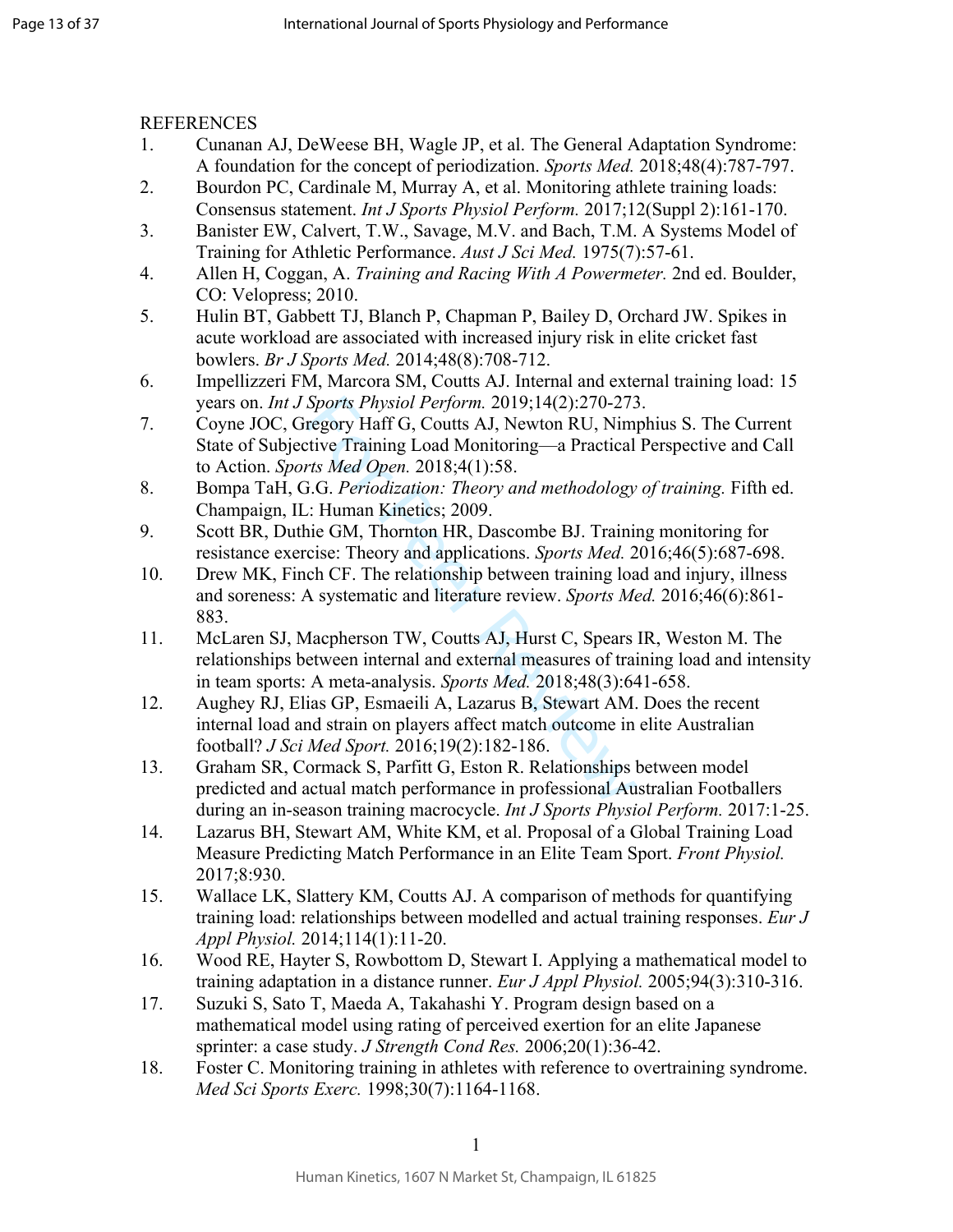- 19. Putlur P, Foster C, Miskowski JA, et al. Alteration of immune function in women collegiate soccer players and college students. *Journal of Sports Science & Medicine.* 2004;3(4):234-243.
- 20. Black F, and Scholes, M. The pricing of options and corporate liabilities. *J Political Econ.* 1973;81(4):637-659.
- 21. Williams S, West S, Cross MJ, Stokes KA. Better way to determine the acute:chronic workload ratio? *Br J Sports Med.* 2016;51(3):209.
- 22. Menaspà P. Are rolling averages a good way to assess training load for injury prevention? *Br J Sports Med.* 2017;51(7):618-619.
- 23. Murray NB, Gabbett TJ, Townshend AD, Blanch P. Calculating acute:chronic workload ratios using exponentially weighted moving averages provides a more sensitive indicator of injury likelihood than rolling averages. *Br J Sports Med.*  2016;51(9):749.
- 24. Lolli L, Batterham AM, Hawkins R, et al. Mathematical coupling causes spurious correlation within the conventional acute-to-chronic workload ratio calculations. *Br J Sports Med.* 2017.
- 25. Windt J, Gabbett TJ. Is it all for naught? What does mathematical coupling mean for acute:chronic workload ratios? *Br J Sports Med.* 2018.
- 26. Coyne JOC, Nimphius S, Newton RU, Haff GG. Does mathematical coupling matter to the Acute to Chronic Workload Ratio? A case study from elite sport. *Int J Sports Physiol Perform.* 2019:1-8.
- 27. Raysmith BP, Drew MK. Performance success or failure is influenced by weeks lost to injury and illness in elite Australian Track and Field athletes: a 5-year prospective study. *J Sci Med Sport.* 2016;19(10):778-783.
- 28. Christen J, Foster C, Porcari JP, Mikat RP. Temporal robustness of the session rating of perceived exertion. *Int J Sports Physiol Perform.* 2016;11(8):1088-1093.
- 29. Foster C, Florhaug JA, Franklin J, et al. A new approach to monitoring exercise training. *J Strength Cond Res.* 2001;15(1):109-115.
- ham AM, Hawkins R, et al. Mathematical co<br>hin the conventional acute-to-chronic worklo*ed.* 2017.<br>ett TJ. Is it all for naught? What does mather<br>nic workload ratios? *Br J Sports Med.* 2018.<br>imphius S, Newton RU, Haff GG. 30. Busso T, Hakkinen K, Pakarinen A, Kauhanen H, Komi PV, Lacour JR. Hormonal adaptations and modelled responses in elite weightlifters during 6 weeks of training. *Eur J Appl Physiol Occup Physiol.* 1992;64(4):381-386.
- 31. Bosquet L, Montpetit J, Arvisais D, Mujika I. Effects of tapering on performance: a meta-analysis. *Med Sci Sports Exerc.* 2007;39(8):1358-1365.
- 32. Hopkins WG, Marshall SW, Batterham AM, Hanin J. Progressive statistics for studies in sports medicine and exercise science. *Medicine and Science in Sports and Exercise.* 2009;41(1):3-12.
- 33. Rosenthal R. Parametric measures of effect size. In: Cooper H, Hedges, L.V., ed. *The Handbook of Research Synthesis.* New York, NY: Sage; 1994.
- 34. Cumming G, Calin-Jageman R. *Introduction to the New Statistics: Estimation, Open Science, and Beyond.* Routledge; 2016.
- 35. Gauch HJC, H.J. Jr. *Scientific Method in Practice.* Cambridge Univeristy Press; 2003.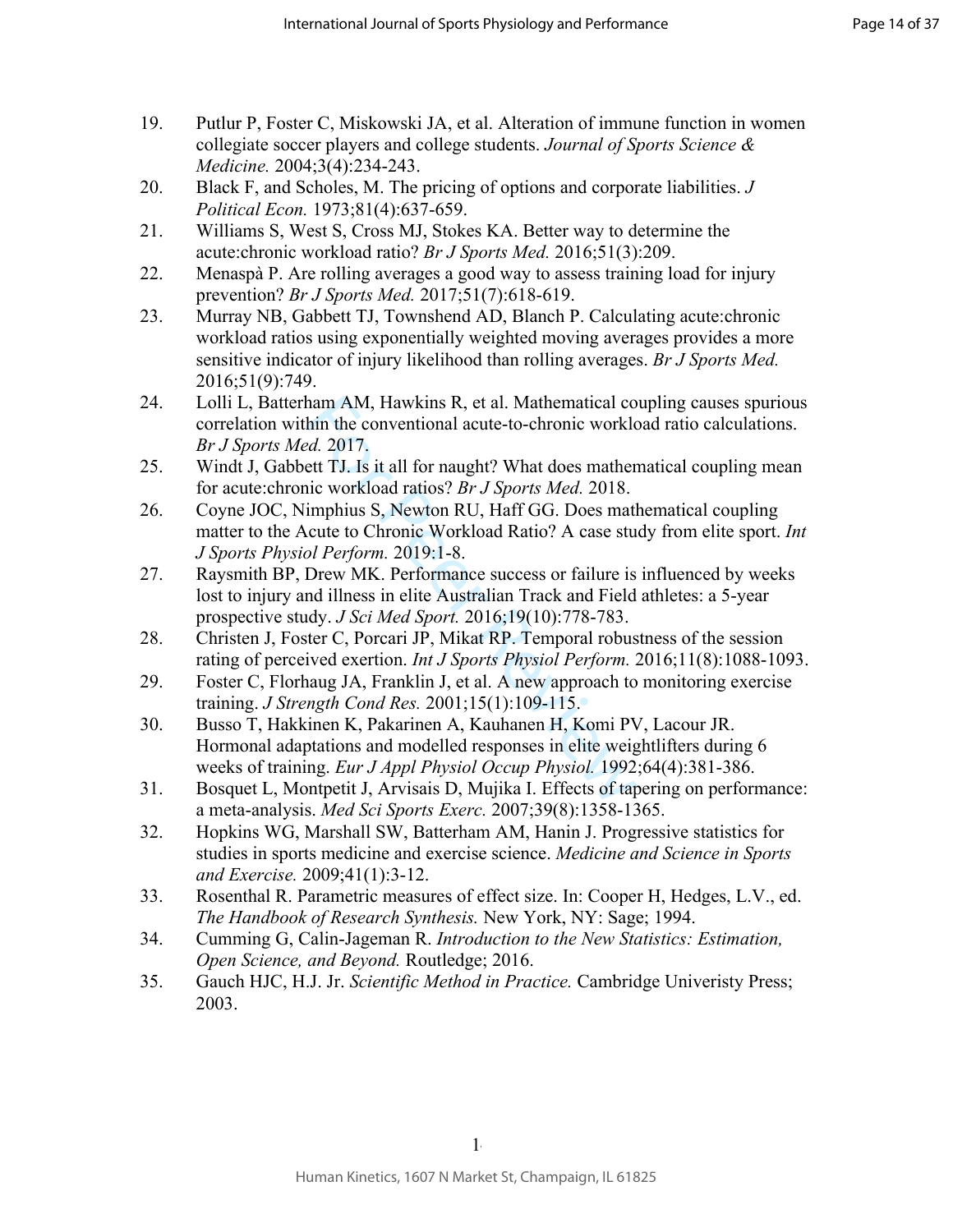Table 1. Descriptive statistics of elite weightlifters' competition results and modified training due to injury and illness prior to a qualifying competition for the 2016 Olympic Games.

|                  | n         | %12PB          |          |      | % $WR$         |          |      | $\%INJ$         |      |      |
|------------------|-----------|----------------|----------|------|----------------|----------|------|-----------------|------|------|
| <b>OVERALL</b>   | 21<br>∠ ⊥ | $99.1 \pm 3.0$ |          |      | $95.4 \pm 3.5$ |          |      | $34.8 \pm 41.5$ |      |      |
|                  | 10        | $101 \pm 1.7$  |          |      | $97.7 \pm 2.8$ |          |      | $28.1 \pm 41.0$ |      |      |
| <b>NS</b>        |           | $96.1 \pm 1.7$ | $0.00**$ | 3.03 | $93.3 \pm 3.2$ | $0.01**$ | 1.40 | $46.1 \pm 48.9$ | 0.47 | 0.24 |
| TOP5             |           | $103 \pm 1.5$  |          |      | $99.5 \pm 1.6$ |          |      | $16.2 \pm 20.6$ |      |      |
| BOT <sub>5</sub> |           | $95.1 \pm 1.3$ | $0.00**$ | 4.93 | $93.2 \pm 2.6$ | $0.00**$ | 2.61 | $38.1 \pm 51.3$ | 0.48 | 0.20 |

cessful performance group, NS – non-successful performance<br>
rformance group, n – number of subjects, %12PB – per<br>
of training affected by injury in<br>
and the set of training affected by injury in<br>
and the set of training af *Note: OVERALL – complete cohort, S – successful performance group, NS – non-successful performance group, TOP5 – top five performance group, BOT5 – bottom five performance group, n – number of subjects, %12PB – percentage of 12 month personal best total, %WR* – *percentage of world record total, %INJ* – *percentage of training affected by injury in last 6 weeks, g – Hedge's effect size, \* - p>0.05, \*\*p>0.01, p>0.001\*\*\**

Human Kinetics, 1607 N Market St, Champaign, IL 61825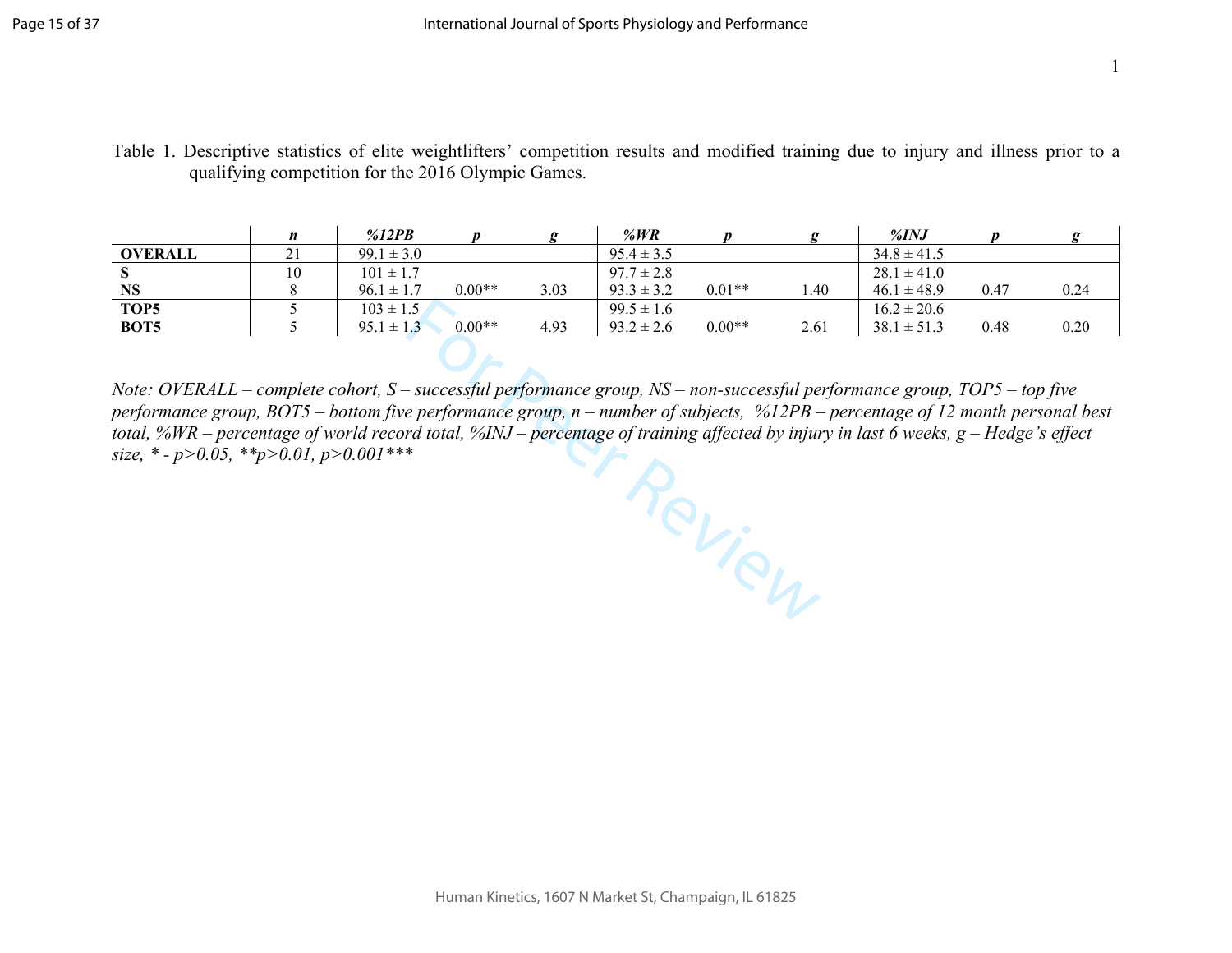| <b>SMA</b>                       |         |                               |                  |                  |                              |                  |                                                                                                                                                                                                                                                                                                                                                                                                          |
|----------------------------------|---------|-------------------------------|------------------|------------------|------------------------------|------------------|----------------------------------------------------------------------------------------------------------------------------------------------------------------------------------------------------------------------------------------------------------------------------------------------------------------------------------------------------------------------------------------------------------|
| $\boldsymbol{p}$<br>$r$ [95% CI] |         | $r$ [95% CI]                  | $\boldsymbol{p}$ | SMA<br>$R-z$ $p$ | $r$ [95% CI]                 | $\boldsymbol{p}$ | SMA R-<br>z p                                                                                                                                                                                                                                                                                                                                                                                            |
|                                  |         |                               |                  |                  |                              |                  |                                                                                                                                                                                                                                                                                                                                                                                                          |
| $0.18$ [-0.27, 0.57]             | 0.43    | $0.11$ [-0.33, 0.52]          | 0.63             | 0.83             | $0.11$ [ $-0.34$ , $0.52$ ]  | 0.64             | 0.83                                                                                                                                                                                                                                                                                                                                                                                                     |
| $0.01$ [ $-0.42$ , $0.44$ ]      | 0.97    | $0.08$ [ $-0.36$ , 0.49]      | 0.73             | 0.83             | $0.06$ [-0.38, 0.48]         | 0.80             | 0.88                                                                                                                                                                                                                                                                                                                                                                                                     |
| $-0.27$ $[-0.63, 0.19]$          | 0.24    | $-0.07$ $[-0.49, 0.37]$       | 0.77             | 0.54             | $-0.12$ $[-0.53, 0.33]$      | 0.59             | 0.64                                                                                                                                                                                                                                                                                                                                                                                                     |
| $0.19$ [-0.27, 0.57]             | 0.42    | $0.01$ [ $-0.42$ , $0.44$ ]   | 0.96             | 0.59             | $0.02$ [-0.42, 0.44]         | 0.95             | 0.61                                                                                                                                                                                                                                                                                                                                                                                                     |
|                                  |         |                               |                  |                  |                              |                  |                                                                                                                                                                                                                                                                                                                                                                                                          |
| $0.39$ [-0.05, 0.70]             | 0.08    | $0.35$ [-0.09, 0.68]          | 0.12             | 0.89             | $0.31$ [-0.14, 0.65]         | 0.17             | 0.78                                                                                                                                                                                                                                                                                                                                                                                                     |
| $-0.03$ [ $-0.45$ , 0.41]        | 0.90    | $0.24$ [-0.21, 0.61]          | 0.29             | 0.41             | $0.14$ [-0.31, 0.54]         | 0.55             | 0.61                                                                                                                                                                                                                                                                                                                                                                                                     |
| $-0.49$ [ $-0.76$ , $0.07$ ]     | $0.02*$ | $-0.36$ [ $-0.68$ , $0.09$ ]  | 0.11             | 0.63             | $-0.34$ [ $-0.67, 0.11$ ]    | 0.13             | 0.59                                                                                                                                                                                                                                                                                                                                                                                                     |
| $0.43$ [-0.01, 0.72]             | $0.05*$ | $0.33$ [-0.12, 0.67]          | 0.14             | 0.73             | $0.42$ [-0.01, 0.72]         | 0.06             | 0.97                                                                                                                                                                                                                                                                                                                                                                                                     |
|                                  |         |                               |                  |                  |                              |                  |                                                                                                                                                                                                                                                                                                                                                                                                          |
| $-0.28$ $[-0.63, 0.17]$          | 0.22    | $-0.22$ $[-0.59, 0.24]$       | 0.34             | 0.85             | $-0.17$ $[-0.56, 0.29]$      | 0.47             | 0.73                                                                                                                                                                                                                                                                                                                                                                                                     |
| $0.04$ [-0.40, 0.47]             | 0.86    | $-0.05$ $[-0.48, 0.39]$       | 0.81             | 0.79             | $0.28$ [-0.17, 0.64]         | 0.21             | 0.46                                                                                                                                                                                                                                                                                                                                                                                                     |
| $-0.34$ [ $-0.67, 0.10$ ]        | 0.13    | $-0.30$ $[-0.65, 0.16]$       | 0.19             | 0.89             | $-0.31$ $[-0.65, 0.14]$      | 0.17             | 0.92                                                                                                                                                                                                                                                                                                                                                                                                     |
| $-0.41$ [ $-0.71$ , $0.03$ ]     | 0.07    | $-0.48$ [ $-0.75$ , $-0.06$ ] | $0.03*$          | 0.79             | $-0.43$ [ $-0.73$ , $0.00$ ] | $0.05*$          | 0.94                                                                                                                                                                                                                                                                                                                                                                                                     |
|                                  |         |                               |                  |                  |                              |                  |                                                                                                                                                                                                                                                                                                                                                                                                          |
|                                  |         |                               |                  |                  |                              |                  |                                                                                                                                                                                                                                                                                                                                                                                                          |
|                                  |         |                               |                  |                  |                              |                  |                                                                                                                                                                                                                                                                                                                                                                                                          |
|                                  |         |                               |                  |                  |                              |                  |                                                                                                                                                                                                                                                                                                                                                                                                          |
|                                  |         |                               |                  |                  |                              |                  |                                                                                                                                                                                                                                                                                                                                                                                                          |
|                                  |         |                               |                  | EWMA-W           |                              |                  | EWMA-L<br>Note: ABSOLUTE - the value on the day of the competition, CHANGE21 - the value 21 days prior to competition subtracted from the<br>value on the day of the competition, $VOL21$ - the volatility (standard deviation) of values in the last 21 days prior to competition, $TL -$<br>tugining load TCD tugining stugg balance ACWD gents to chuonic would advatio CMA given woung gyougos EWMAN |

Table 2. Correlations between different internal training load variables and performance for elite weightlifters at a qualifying competition for the 2016 Olympic Games.

*Note: ABSOLUTE - the value on the day of the competition, CHANGE21 - the value 21 days prior to competition subtracted from the value on the day of the competition, VOL21 - the volatility (standard deviation) of values in the last 21 days prior to competition, TL – training load, TSB – training stress balance; ACWR – acute to chronic workload ratio, SMA – simple moving average, EWMA-W – exponentially weighted moving averages as per Williams et al <sup>26</sup>, EWMA-L - exponentially weighted moving averages as per Lazarus et al <sup>19</sup>, \* - p>0.05*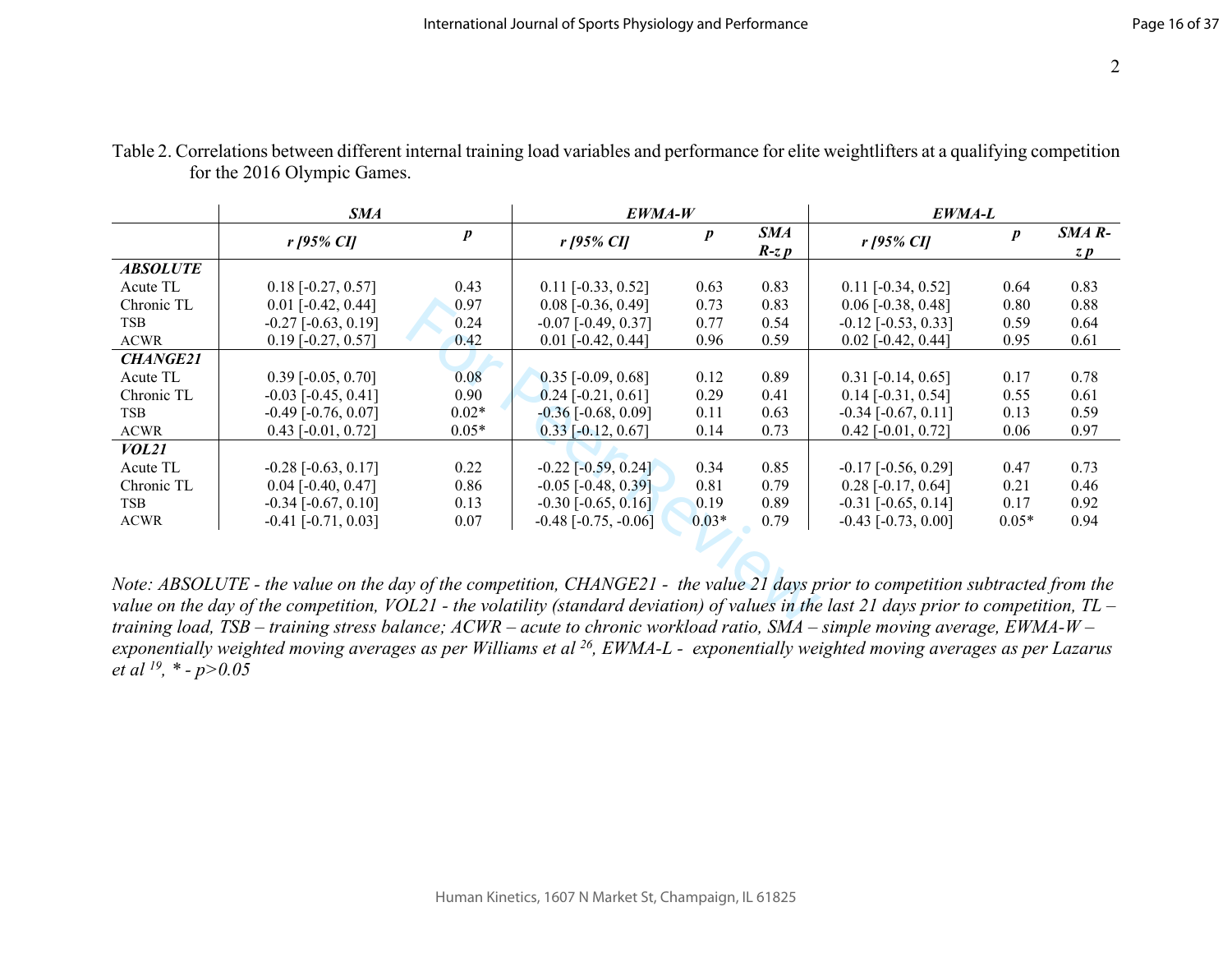| I<br>۰. | × |
|---------|---|
| ۱<br>۰, |   |

|                 | <b>SMA</b>             |                     |           |                  |      |                       |                     | EWMA-W          |                  |      | EWMA-L              |                     |           |                  |      |  |
|-----------------|------------------------|---------------------|-----------|------------------|------|-----------------------|---------------------|-----------------|------------------|------|---------------------|---------------------|-----------|------------------|------|--|
|                 | $\mathbf{N}\mathbf{S}$ | S                   | $\beta\%$ | $\boldsymbol{v}$ | g    | N <sub>S</sub>        | S                   | $\mathcal{B}\%$ | $\boldsymbol{D}$ | g    | $N\!S$              | S                   | $\beta\%$ | $\boldsymbol{p}$ | g    |  |
| <b>ABSOLUTE</b> |                        |                     |           |                  |      |                       |                     |                 |                  |      |                     |                     |           |                  |      |  |
| Acute TL        | $159 \pm$<br>101       | $156 \pm$<br>101    | $-1.5$    | 0.84             | 0.12 | $153 \pm$<br>85.3     | $138 \pm$<br>85.7   | $-10.2$         | 0.58             | 0.16 | $201 \pm$<br>86.8   | $186 \pm$<br>93.9   | $-7.3$    | 0.74             | 0.16 |  |
| Chronic TL      | $272 +$<br>108         | $255 \pm$<br>107    | $-6.4$    | 0.74             | 0.15 | $235$ $\pm$<br>89.1   | $221 \pm$<br>91.3   | $-6.0$          | 0.74             | 0.15 | $246 \pm$<br>88.3   | $237$ $\pm$<br>77.3 | $-3.6$    | 0.82             | 0.10 |  |
| TSB             | $113 \pm$<br>90.7      | $98.6 \pm$<br>45.5  | $-14.4$   | 0.63             | 0.24 | $81.8 \pm$<br>44.5    | $83.4 \pm$<br>30.7  | $-2.0$          | 0.64             | 0.04 | $45.3 \pm$<br>48.5  | $51.1 \pm$<br>37.1  | 12.5      | 0.78             | 0.13 |  |
| <b>ACWR</b>     | $0.60 \pm$<br>0.25     | $0.57 \pm$<br>0.16  | $-4.1$    | 0.80             | 0.12 | $0.64 \pm$<br>0.15    | $0.59 \pm$<br>0.12  | $-7.8$          | 0.46             | 0.34 | $0.82 \pm$<br>0.15  | $0.75 \pm$<br>0.15  | $-7.8$    | 0.40             | 0.39 |  |
| <b>CHANGE21</b> |                        |                     |           |                  |      |                       |                     |                 |                  |      |                     |                     |           |                  |      |  |
| Acute TL        | -223 $\pm$<br>181      | $-170 \pm$<br>107   | $-26.1$   | 0.45             | 0.35 | $-254 \pm$<br>183     | $-187 \pm$<br>125   | $-30.5$         | 0.36             | 0.42 | $-178 \pm$<br>126   | $-144 \pm$<br>103   | $-20.8$   | 0.54             | 0.28 |  |
| Chronic TL      | $-74.2 \pm$<br>59.0    | $-99.7 \pm$<br>83.1 | 28.4      | 0.48             | 0.33 | $-106 \pm$<br>83.3    | $-94.3 \pm$<br>85.6 | $-11.8$         | 0.77             | 0.13 | $-14.4 \pm$<br>42.0 | $-17.5 \pm$<br>60.5 | 21.5      | 0.91             | 0.05 |  |
| TSB             | $149 \pm$<br>155       | $70.3 \pm$<br>77.1  | $-69.3$   | 0.18             | 0.63 | $148 \pm$<br>114      | $92.2 \pm$<br>67.1  | $-46.1$         | 0.21             | 0.59 | $163 \pm$<br>101    | $126 \pm$<br>58.7   | $-24.8$   | 0.34             | 0.44 |  |
| <b>ACWR</b>     | $-0.46 \pm$<br>0.44    | $-0.36 \pm$<br>0.25 | $-24.0$   | 0.56             | 0.27 | $-0.50 \pm$<br>0.12   | $-0.44 \pm$<br>0.09 | $-13.2$         | 0.60             | 0.24 | $-0.62 \pm$<br>0.22 | $-0.55 \pm$<br>0.18 | $-12.5$   | 0.47             | 0.34 |  |
| <i>VOL21</i>    |                        |                     |           |                  |      |                       |                     |                 |                  |      |                     |                     |           |                  |      |  |
| Acute TL        | $93.5 \pm$<br>65.1     | $74.5 \pm$<br>33.0  | $-22.4$   | 0.93             | 0.04 | $94.9 \pm$<br>59.7    | $82.1 \pm$<br>31.3  | $-14.4$         | 0.94             | 0.01 | $65.1 \pm$<br>44.4  | $60.8 \pm$<br>23.8  | $-0.07$   | 0.71             | 0.26 |  |
| Chronic TL      | $35.1 \pm$<br>18.2     | $39.2 \pm$<br>23.4  | 11.0      | 0.69             | 0.18 | $42.6 \pm$<br>28.2    | $43.8 \pm$<br>17.9  | $-3.0$          | 0.91             | 0.05 | $20.0 \pm$<br>11.0  | $23.9 +$<br>10.2    | 18.1      | 0.44             | 0.36 |  |
| TSB             | $80.0 \pm$<br>53.5     | $44.4\,\pm$<br>27.4 | $-56.6$   | $0.03*$          | 1.15 | $57.1 \pm$<br>33.6    | $42.3 \pm$<br>21.0  | $-29.3$         | 0.27             | 0.52 | $53.3 \pm$<br>36.3  | $44.2\,\pm$<br>18.0 | $-18.8$   | 0.94             | 0.16 |  |
| <b>ACWR</b>     | $0.25 \pm$<br>0.10     | $0.16 \pm$<br>0.06  | $-46.2$   | $0.03*$          | 1.07 | $0.19\,\pm\,$<br>0.05 | $0.16 \pm$<br>0.03  | $-0.15$         | 0.16             | 0.72 | $0.19 \pm$<br>0.07  | $0.17 \pm$<br>0.05  | $-8.9$    | 0.59             | 0.25 |  |

Table 3. The differences in internal training load variables between successful and non-successful performances at a qualifying competition for the 2016 Olympic Games in elite weightlifters.

*Note: ABSOLUTE - the value on the day of the competition, CHANGE21 - the value 21 days prior to competition subtracted from the value on the day of the competition, VOL21 - the volatility (standard deviation) of values in the last 21 days prior to competition, TL – training load, TSB – training stress balance; ACWR – acute to chronic workload ratio, SMA – simple moving average, EWMA-W – exponentially weighted moving averages as per Williams et al <sup>26</sup>, EWMA-L - exponentially weighted moving averages as per Lazarus*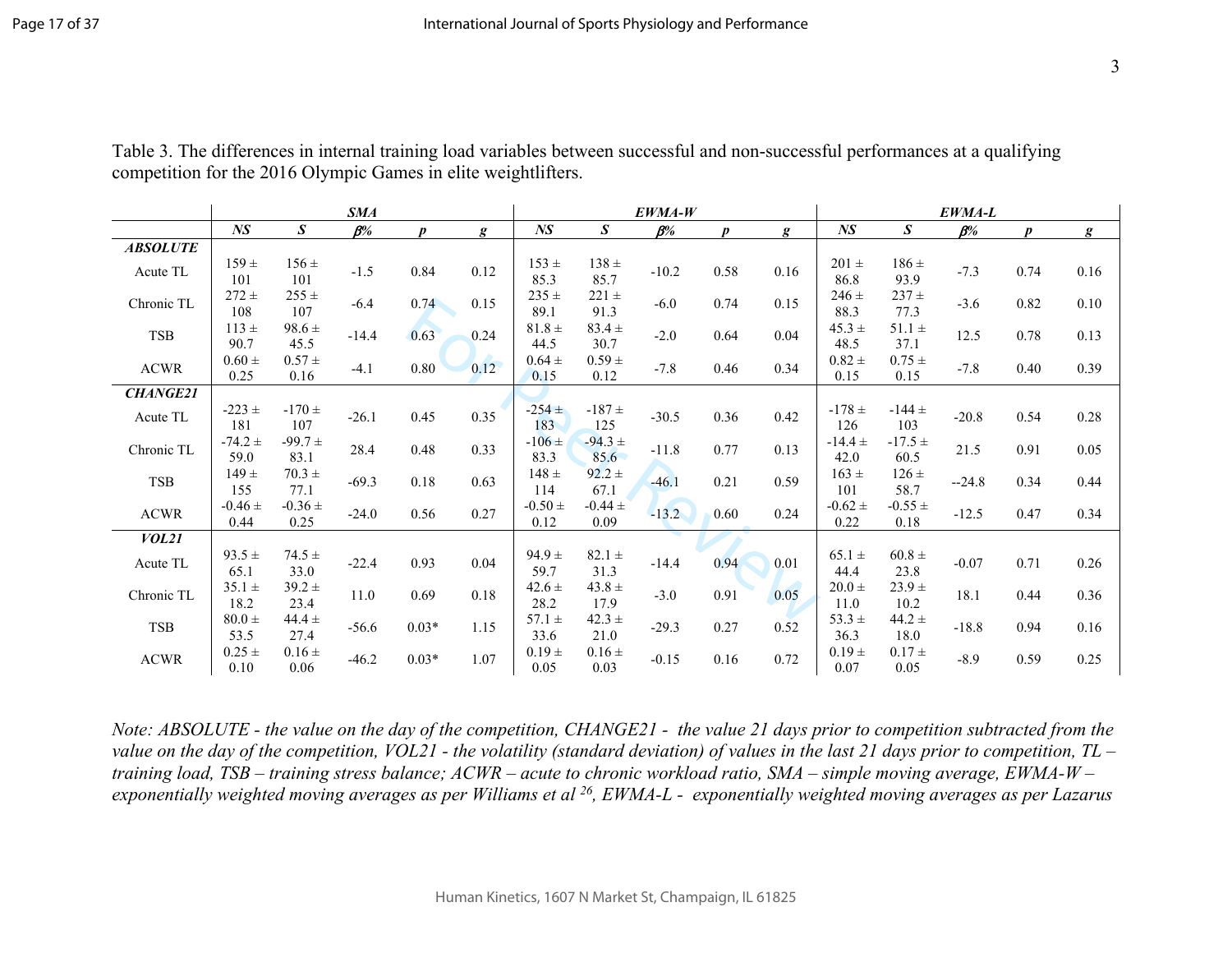*et al <sup>19</sup>, S – successful performance group, NS – non-successful performance group, % - beta percentage difference, p – p-value, g – Hedge's effect size, \* - p>0.05*

For Peer Review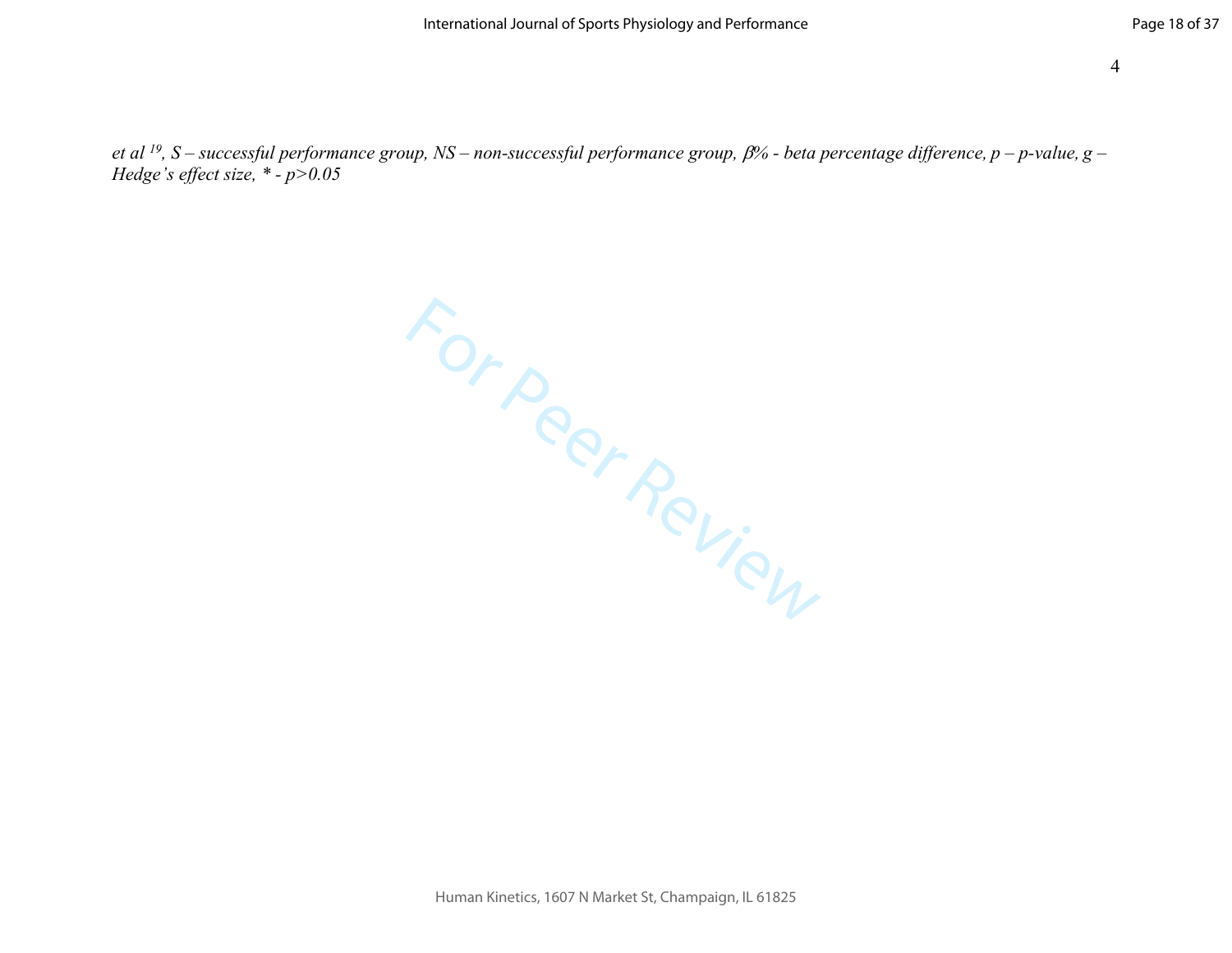|                 |                     |                     | <b>SMA</b> |                  |      |                     |                      | EWMA-W    |                  |              | EWMA-L              |                       |           |                  |      |  |
|-----------------|---------------------|---------------------|------------|------------------|------|---------------------|----------------------|-----------|------------------|--------------|---------------------|-----------------------|-----------|------------------|------|--|
|                 | BOT5                | TOP5                | $\beta\%$  | $\boldsymbol{D}$ | g    | <b>BOT5</b>         | TOP5                 | $\beta\%$ | $\boldsymbol{D}$ | $\mathbf{g}$ | <b>BOT5</b>         | TOP5                  | $\beta\%$ | $\boldsymbol{p}$ | g    |  |
| <b>ABSOLUTE</b> |                     |                     |            |                  |      |                     |                      |           |                  |              |                     |                       |           |                  |      |  |
| Acute TL        | $184 \pm$<br>117    | $191 \pm$<br>131    | 4.1        | 0.93             | 0.05 | $178 \pm$<br>98.0   | $164 \pm$<br>116     | $-9.0$    | 0.84             | 0.11         | $224 +$<br>97.9     | $212 \pm$<br>123      | $-5.6$    | 0.88             | 0.09 |  |
| Chronic TL      | $294 \pm$<br>109    | $265 \pm$<br>125    | $-10.5$    | 0.71             | 0.22 | $256 \pm$<br>95.7   | $242 \pm$<br>116     | $-5.8$    | 0.84             | 0.12         | $261 \pm$<br>89.0   | $249 +$<br>92.1       | $-4.4$    | 0.85             | 0.11 |  |
| <b>TSB</b>      | $109 \pm$<br>91.3   | $74.1 \pm$<br>19.0  | $-34.5$    | 0.44             | 0.42 | $78.1 \pm$<br>41.3  | $78.0 \pm$<br>28.7   | $-0.0$    | 1.00             | 0.00         | $36.9 \pm$<br>48.0  | $37.3$ $\pm$<br>47.1  | 0.7       | 0.99             | 0.01 |  |
| <b>ACWR</b>     | $0.62 \pm$<br>0.25  | $0.66 \pm$<br>0.17  | $-6.9$     | 0.77             | 0.17 | $0.67 \pm$<br>0.15  | $0.62 \pm$<br>0.17   | $-7.9$    | 0.64             | 0.27         | $0.85 \pm$<br>0.16  | $0.81 \pm$<br>0.21    | $-5.3$    | 0.73             | 0.20 |  |
| <b>CHANGE21</b> |                     |                     |            |                  |      |                     |                      |           |                  |              |                     |                       |           |                  |      |  |
| Acute TL        | $-277 \pm$<br>185   | $-123 \pm$<br>135   | $-76.0$    | 0.17             | 0.85 | $-304 \pm$<br>192   | $-161 \pm$<br>154    | $-64.6$   | 0.23             | 0.74         | $-203 \pm$<br>136   | $-118 \pm$<br>135     | $-52.4$   | 0.35             | 0.56 |  |
| Chronic TL      | -67.8 $\pm$<br>57.3 | $-93.0 \pm$<br>113  | 28.1       | 0.67             | 0.26 | $-113 \pm$<br>89.1  | $-71.7 \pm$<br>117.5 | $-40.5$   | 0.55             | 0.35         | $-6.5 \pm$<br>41.9  | $-1.9 \pm$<br>85.5    | $-32.4$   | 0.92             | 0.06 |  |
| TSB             | $210 \pm$<br>147    | $30.1 \pm$<br>61.2  | $-158.8$   | $0.04*$          | 1.43 | $192 \pm$<br>113    | $88.8 \pm$<br>71.5   | $-84.5$   | 0.12             | 0.97         | $196 \pm$<br>104    | $116 \pm$<br>64.8     | $-54.3$   | 0.18             | 0.83 |  |
| <b>ACWR</b>     | $-0.65 \pm$<br>0.26 | $-0.24 \pm$<br>0.28 | $-99.9$    | $0.05*$          | 1.33 | $-0.60 \pm$<br>0.16 | $-0.41 \pm$<br>0.25  | 41.1      | 0.28             | 0.35         | $-0.74 \pm$<br>0.18 | $-0.52 \pm$<br>0.22   | $-37.4$   | 0.20             | 0.95 |  |
| <b>VOL21</b>    |                     |                     |            |                  |      |                     |                      |           |                  |              |                     |                       |           |                  |      |  |
| Acute TL        | $110 \pm$<br>74.0   | $65.1 \pm$<br>20.6  | $-53.6$    | 0.25             | 0.66 | $109 \pm$<br>65.1   | $76.4 \pm$<br>19.7   | $-37.2$   | 0.33             | 0.55         | $75.7 \pm$<br>48.0  | $56.4\,\pm\,$<br>19.4 | $-31.0$   | 0.43             | 0.47 |  |
| Chronic TL      | $34.5 \pm$<br>16.0  | $38.1 \pm$<br>30.1  | 9.6        | 0.82             | 0.13 | $48.4 \pm$<br>29.5  | $42.2 \pm$<br>19.1   | $-14.7$   | $0.70\,$         | 0.22         | $22.4 \pm$<br>10.2  | $28.1 \pm$<br>12.1    | 26.4      | 0.44             | 0.46 |  |
| TSB             | $91.6 \pm$<br>66.9  | $40.7 \pm$<br>23.6  | $-81.0$    | 0.15             | 0.91 | $66.2 \pm$<br>38.6  | $39.7 \pm$<br>16.6   | $-52.6$   | 0.20             | 0.80         | $64.3 \pm$<br>39.5  | $39.0 \pm$<br>9.4     | $-51.7$   | 0.23             | 0.69 |  |
| <b>ACWR</b>     | $0.24 \pm$<br>0.09  | $0.14 \pm$<br>0.06  | $-50.1$    | 0.08             | 1.16 | $0.19 =$<br>0.06    | $0.15 \pm$<br>0.02   | $-25.8$   | 0.19             | 0.95         | $0.22 \pm$<br>0.06  | $0.16 \pm$<br>0.04    | $-38.0$   | 0.12             | 1.35 |  |

Table 4. The differences in internal training load variables between the top 5 and bottom 5 performances at a qualifying competition for the 2016 Olympic Games in elite weightlifters.

*Note: ABSOLUTE - the value on the day of the competition, CHANGE21 - the value 21 days prior to competition subtracted from the value on the day of the competition, VOL21 - the volatility (standard deviation) of values in the last 21 days prior to competition, TL – training load, TSB – training stress balance; ACWR – acute to chronic workload ratio, SMA – simple moving average, EWMA-W – exponentially weighted moving averages as per Williams et al <sup>26</sup>, EWMA-L - exponentially weighted moving averages as per Lazarus*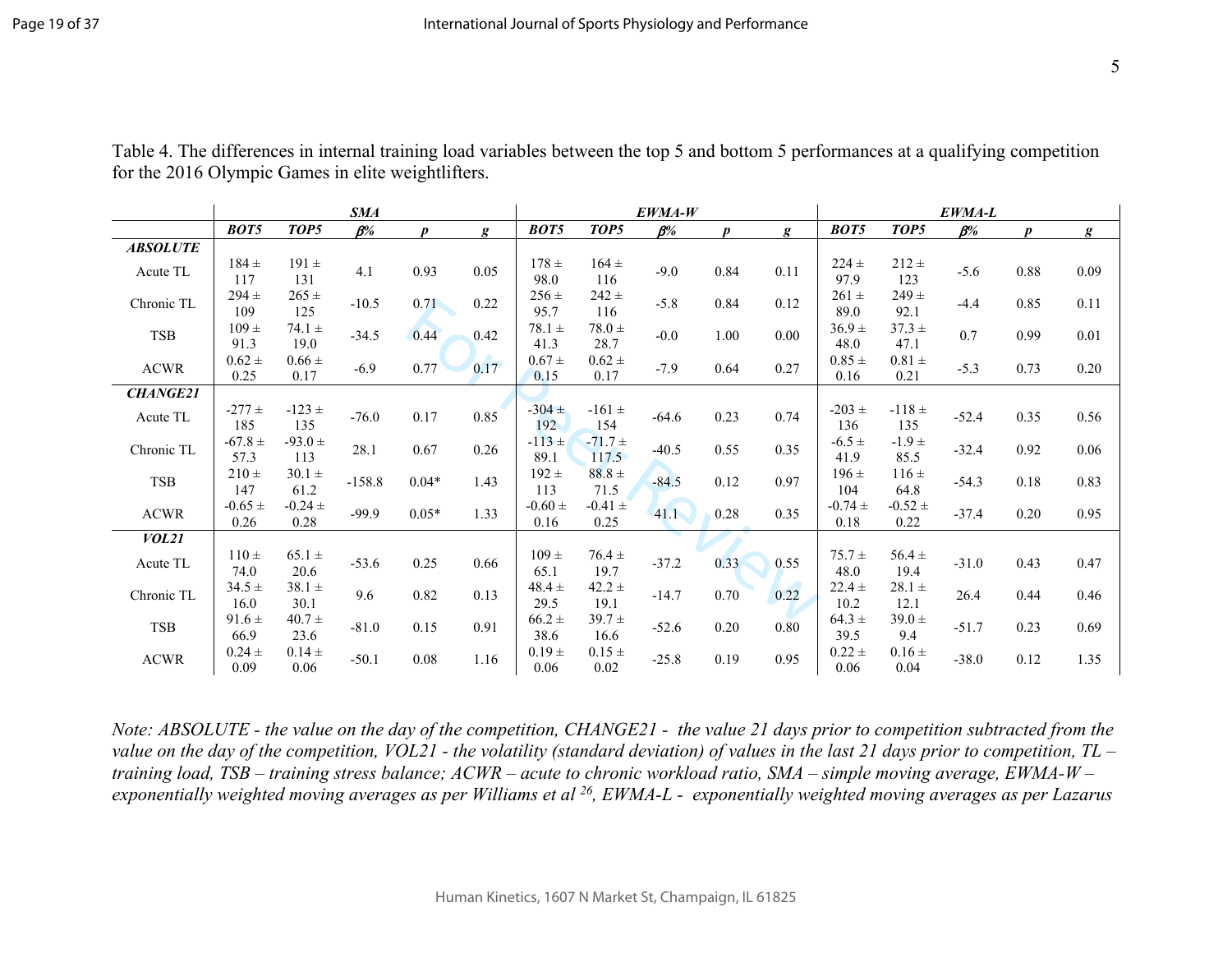*et al <sup>19</sup>, S – successful performance group, NS – non-successful performance group, % - beta percentage difference, p – p-value, g – Hedge's effect size, \* - p>0.05*

For Peer Review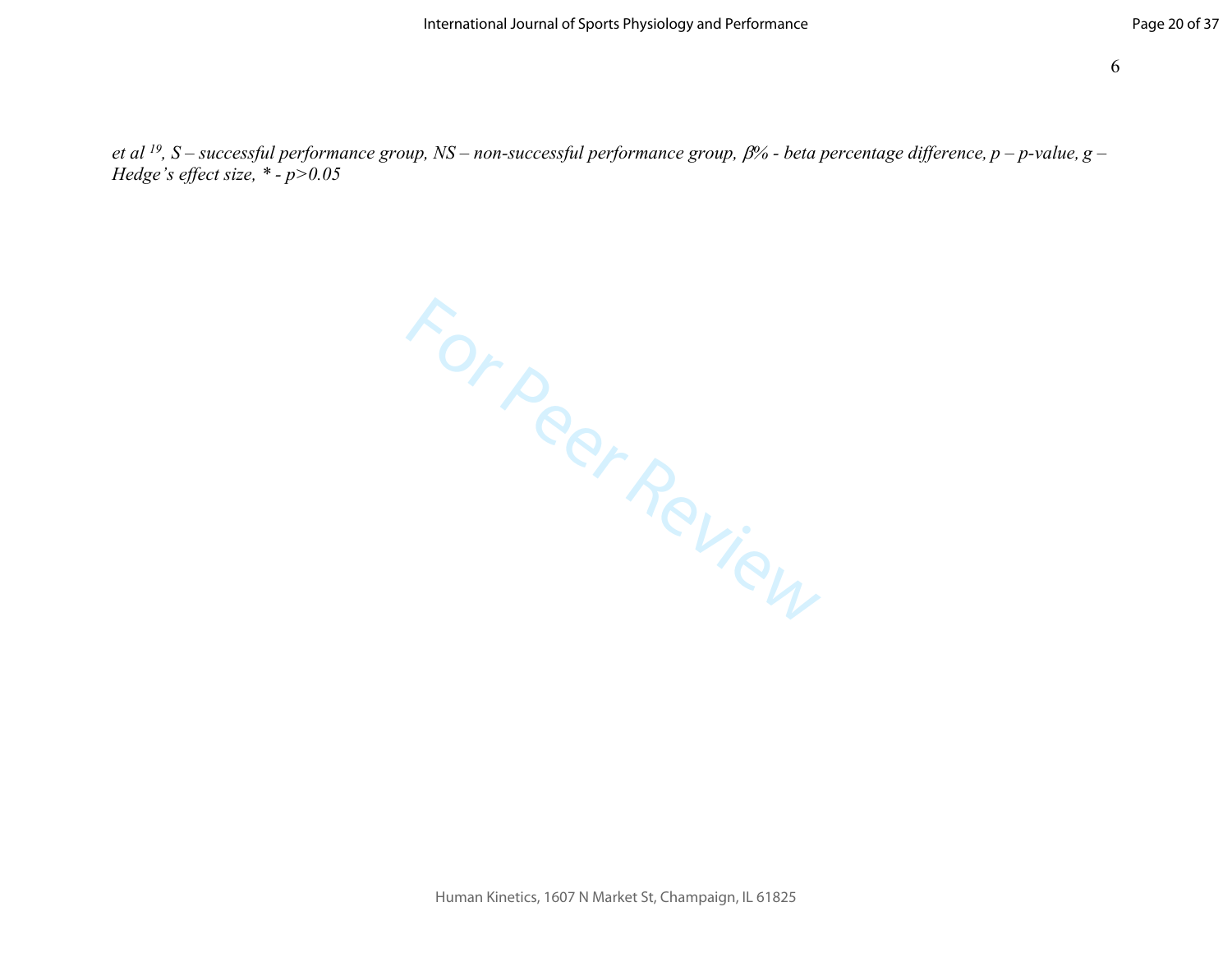#### FIGURE CAPTIONS

Figure 1A-C. A comparison of internal training load variables between successful and non-successful performances at a qualifying competition for the 2016 Olympic Games in elite weightlifters.

*NOTES: NS – non-successful group, S – successful group, AU – arbitrary units, TSB – training stress balance, ACWR – acute to chronic workload ratio*

Figure 2A-C. A comparison of internal training load variables between the top five and bottom five performances at a qualifying competition for the 2016 Olympic Games in elite weightlifters.

*NOTES: NS – non-successful group, S – successful group, AU – arbitrary units, TSB – training stress balance, ACWR – acute to chronic workload ratio*

Figure 3A-B. Cumming estimation plots of (A) Training stress balance and (B) Acute to chronic workload ratio differences as simple moving averages between successful and non-successful performances at a qualifying competition for the 2016 Olympic Games in elite weightlifters.

training load variables between the top five and bottom<br>les in elite weightlifters.<br>Funcessful group,  $AU$  – arbitrary units,  $TSB$  – training s<br>ts of (A) Training stress balance and (B) Acute to chron<br>d non-successful perf *NOTES: NS – non-successful group, S – successful group, ABSOLUTE - the value on the day of the competition, CHANGE21 - the value 21 days prior to competition subtracted from the value on the day of the competition, VOL21 - the volatility (standard deviation) of values in the last 21 days prior to competition, TSB – training stress balance, ACWR – acute to chronic workload ratio, AU – arbitrary units*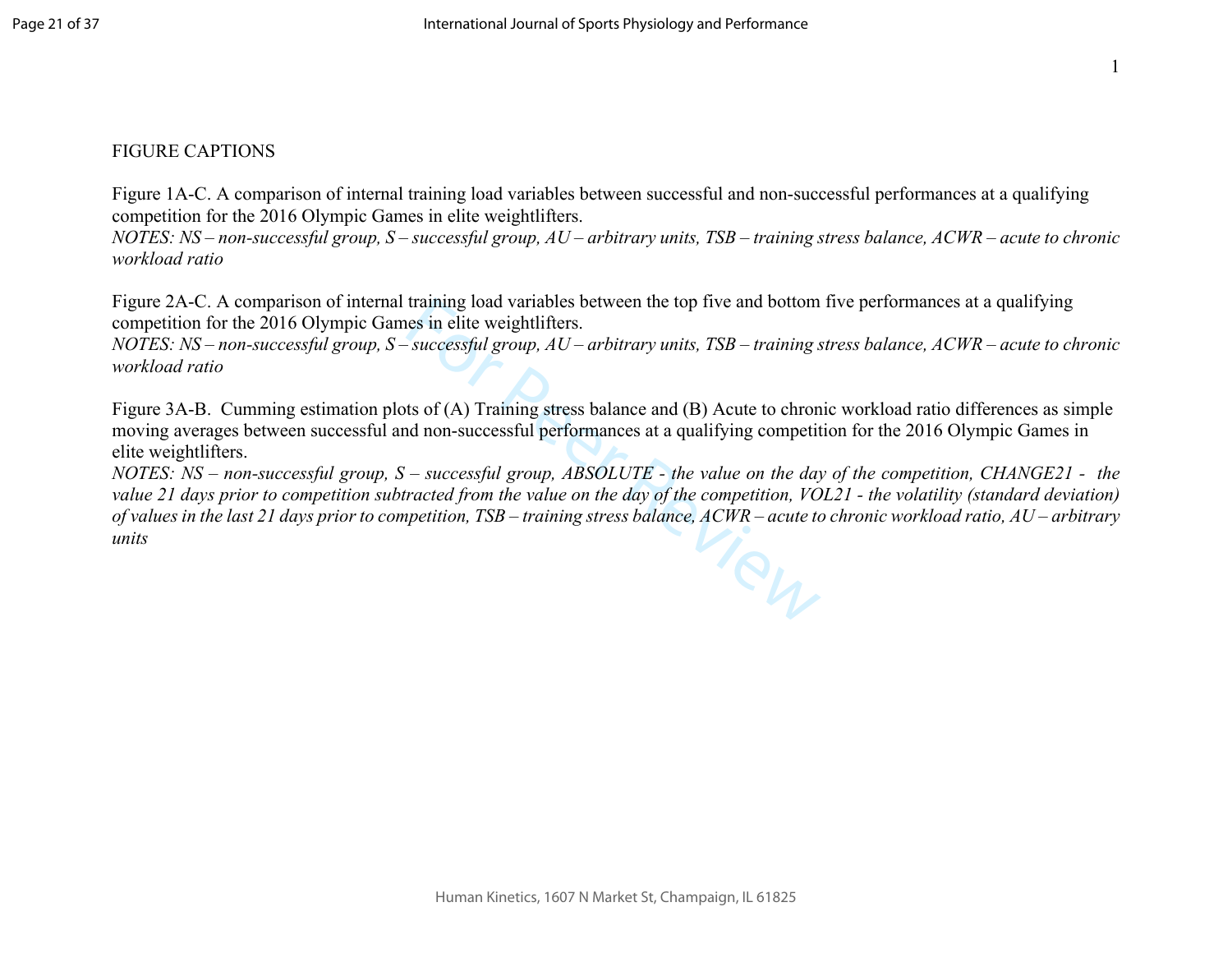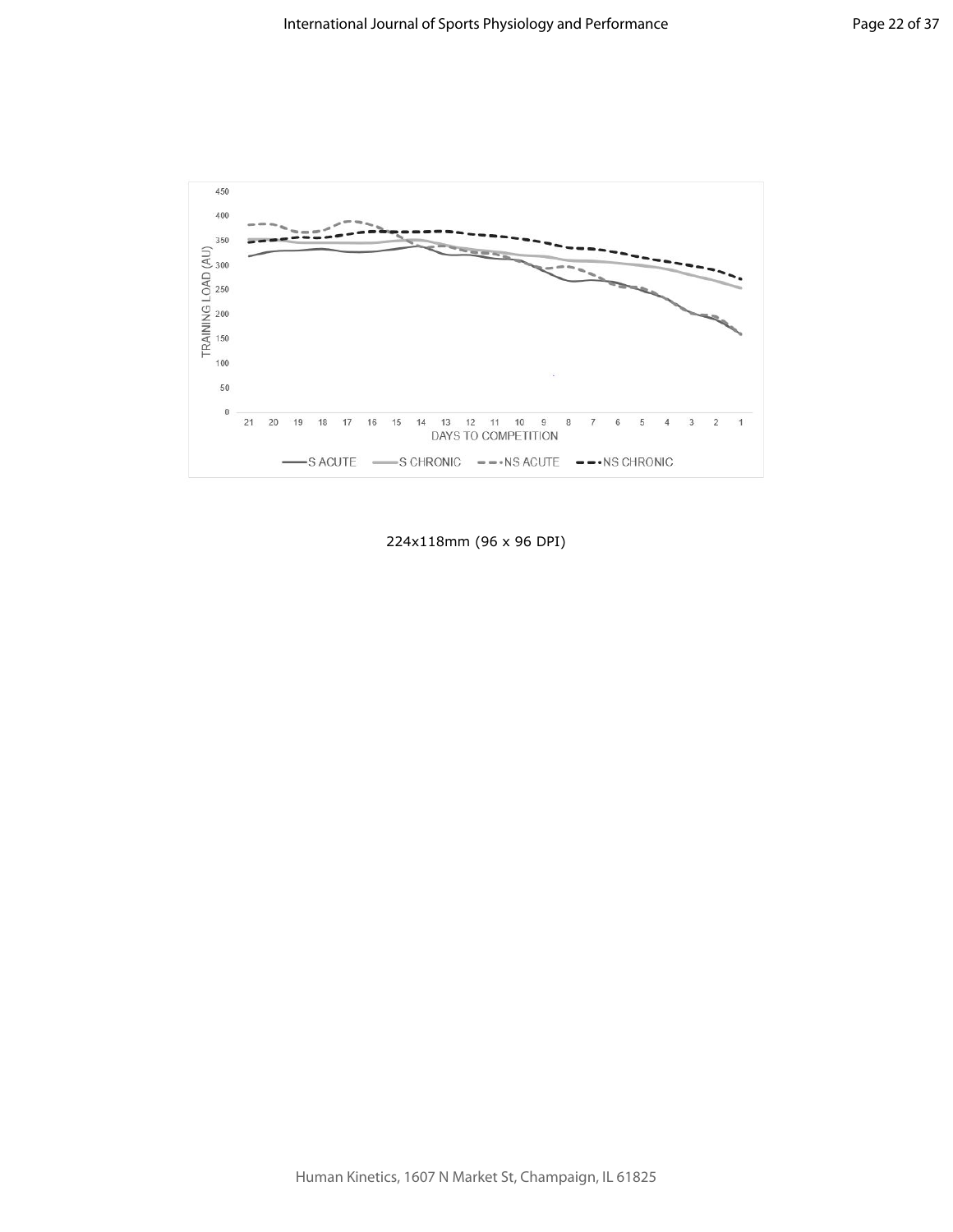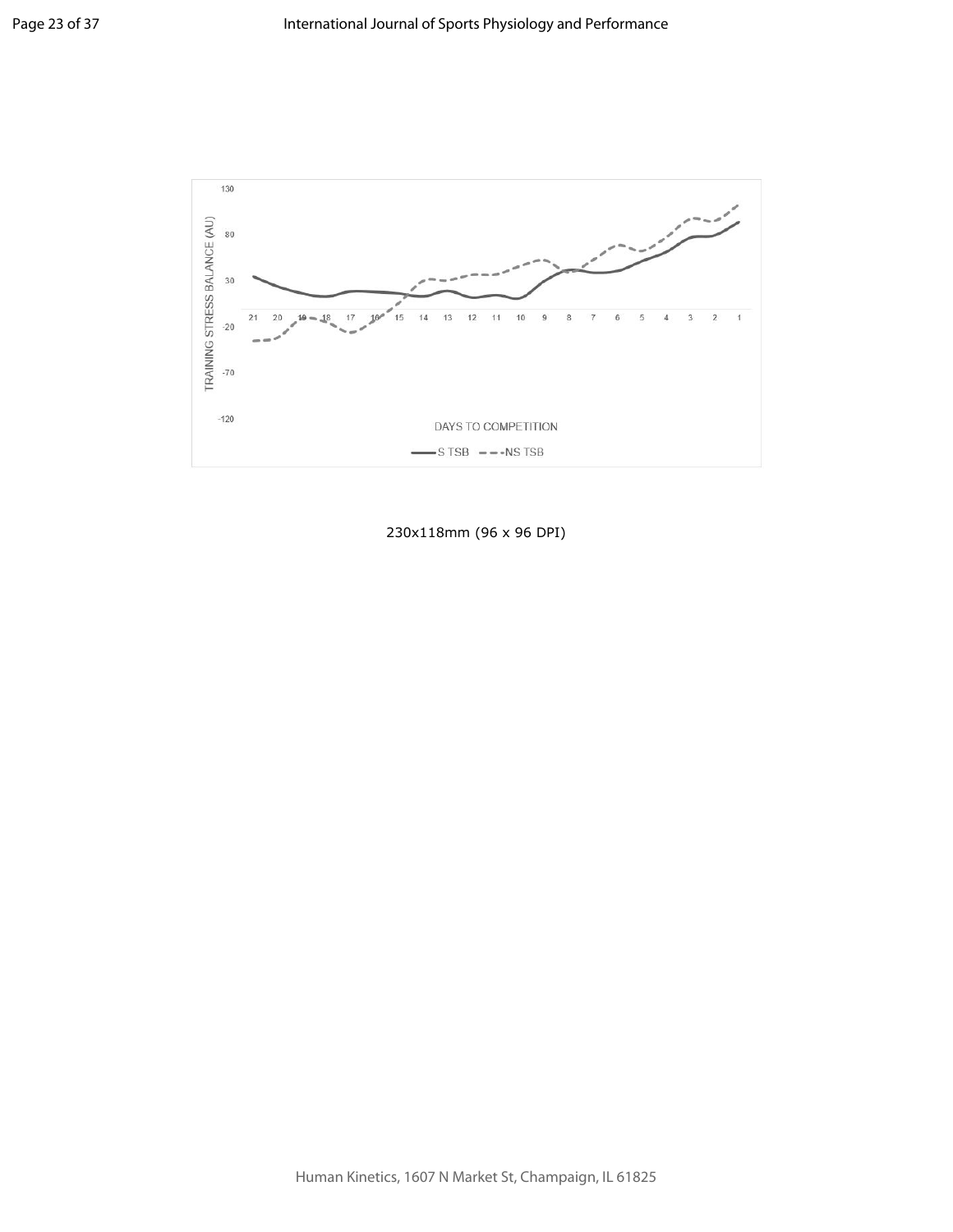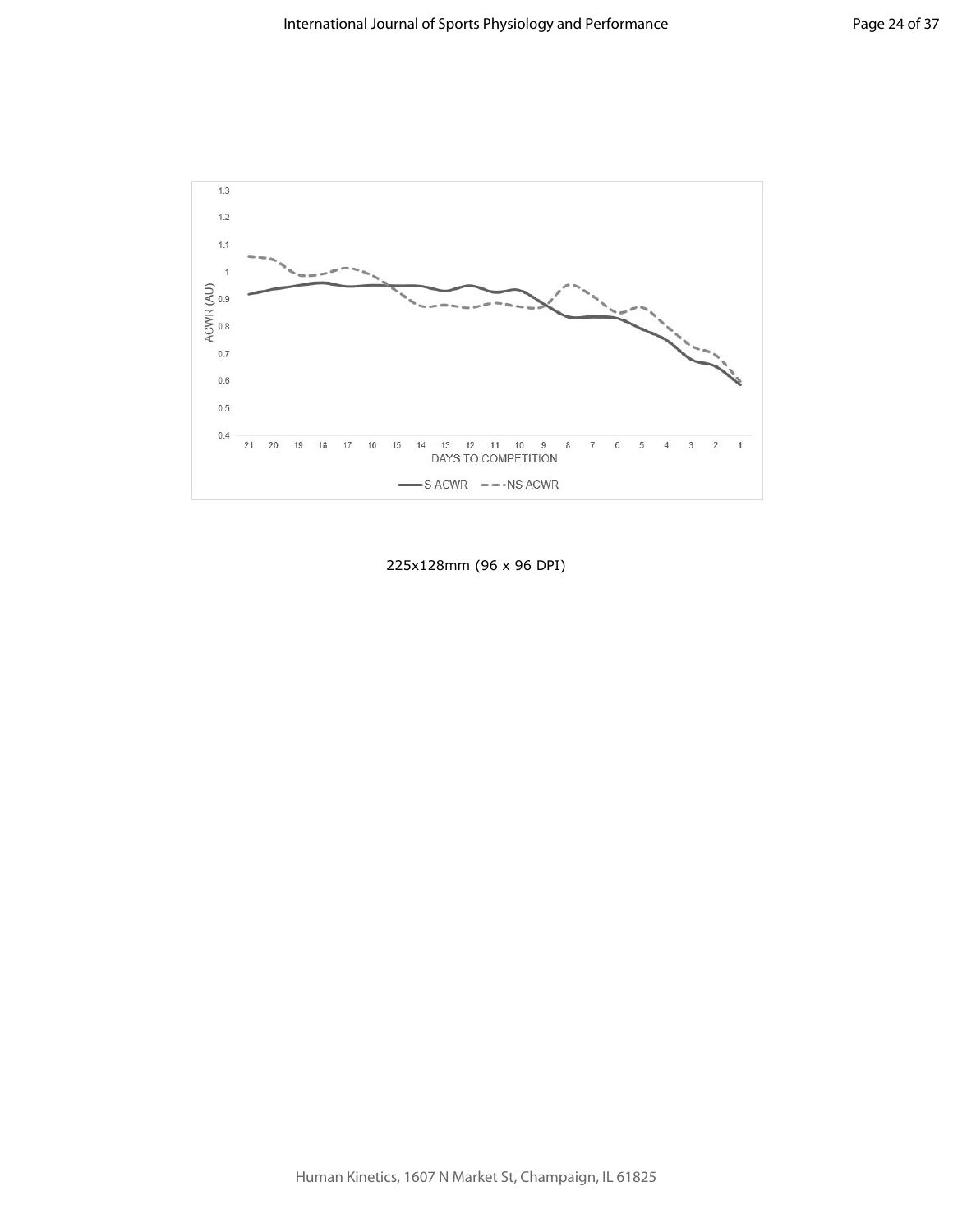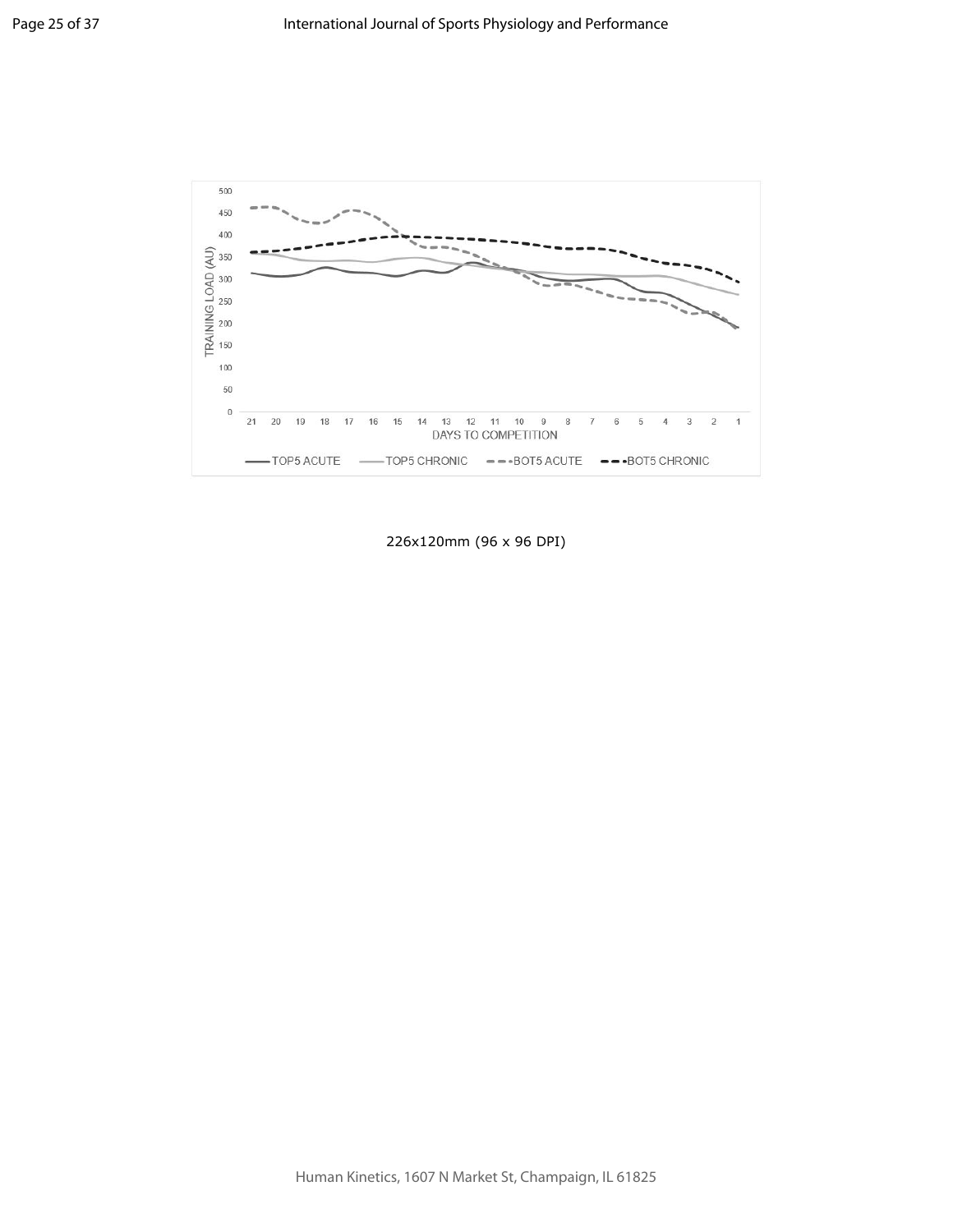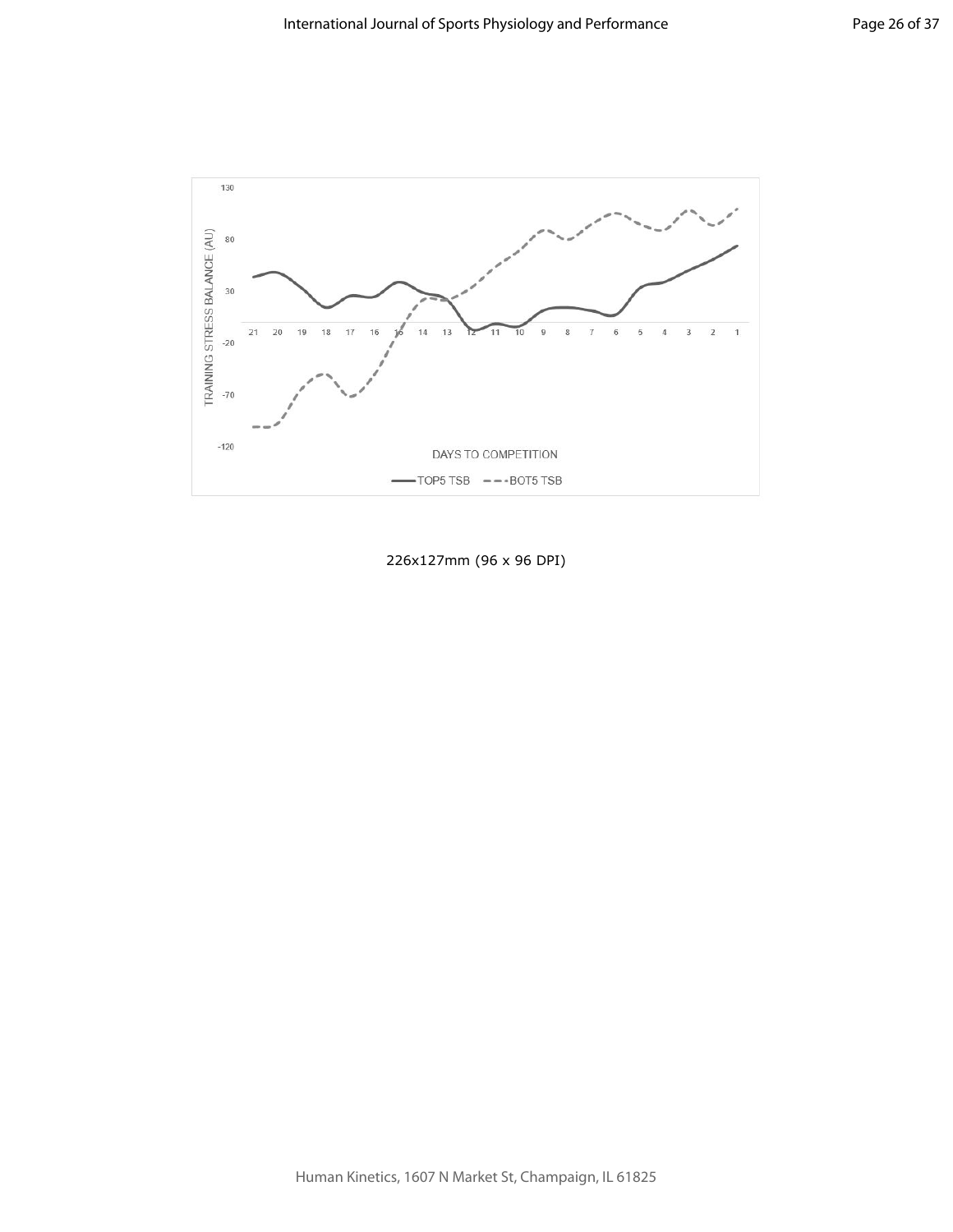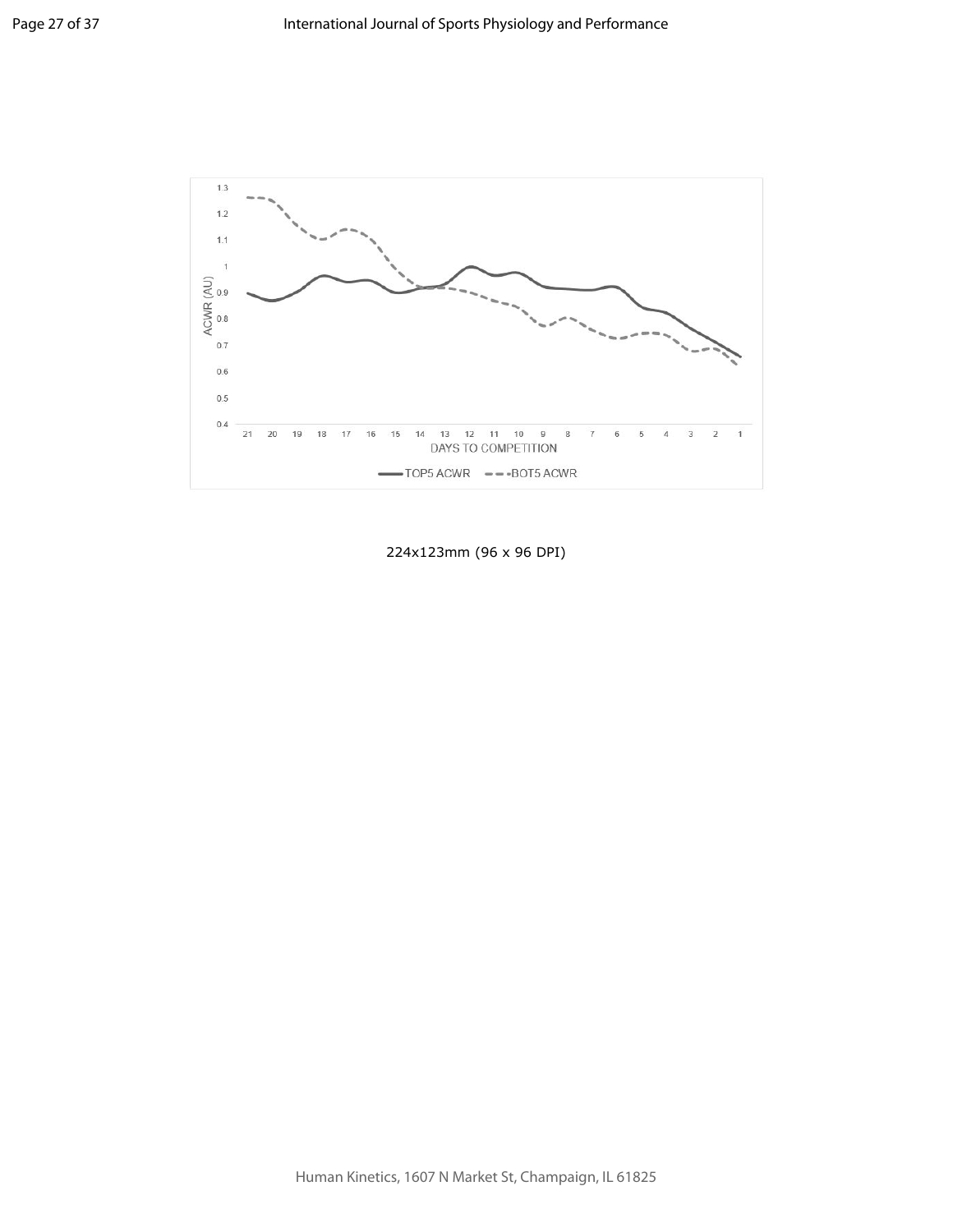

296x209mm (150 x 150 DPI)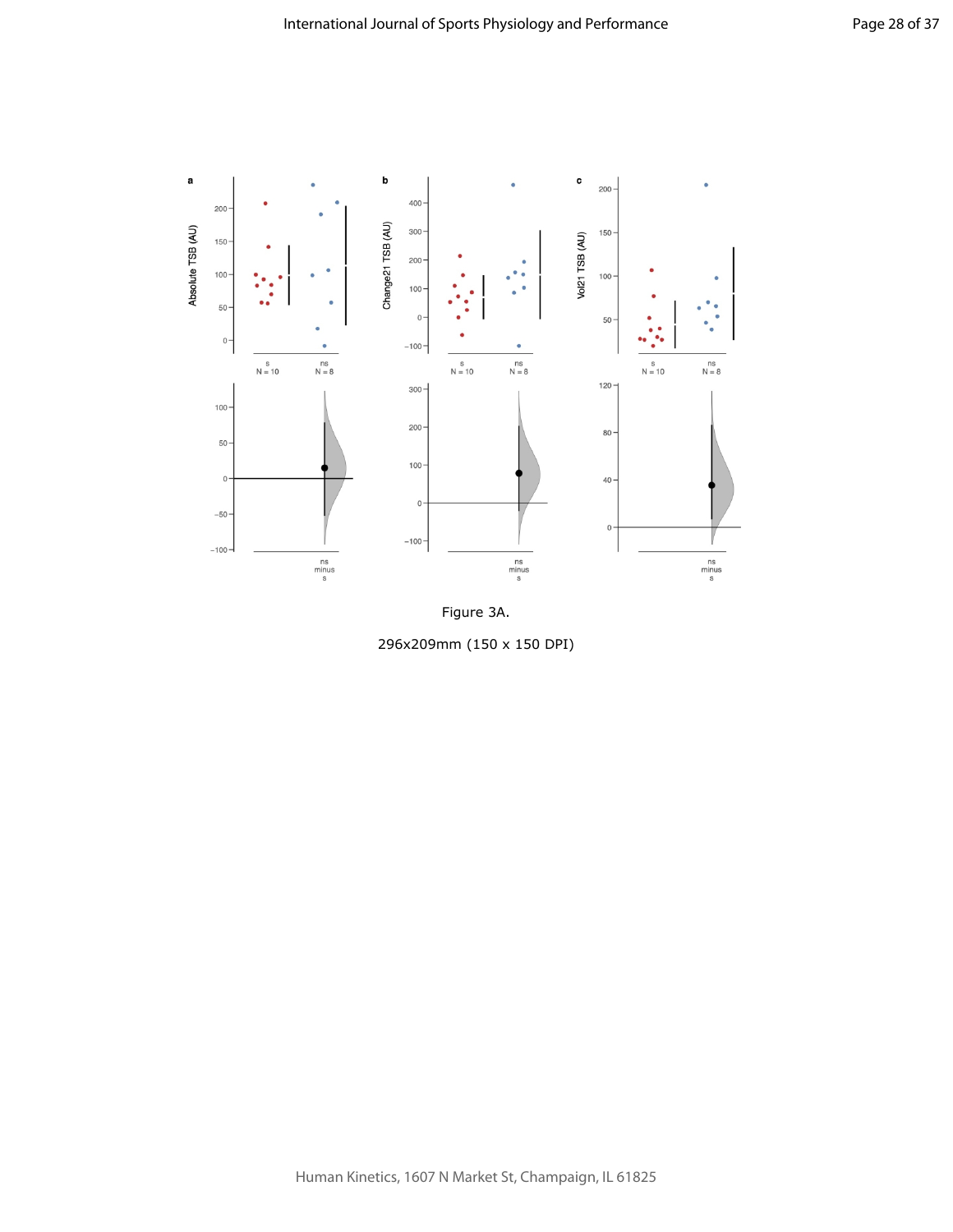

296x209mm (150 x 150 DPI)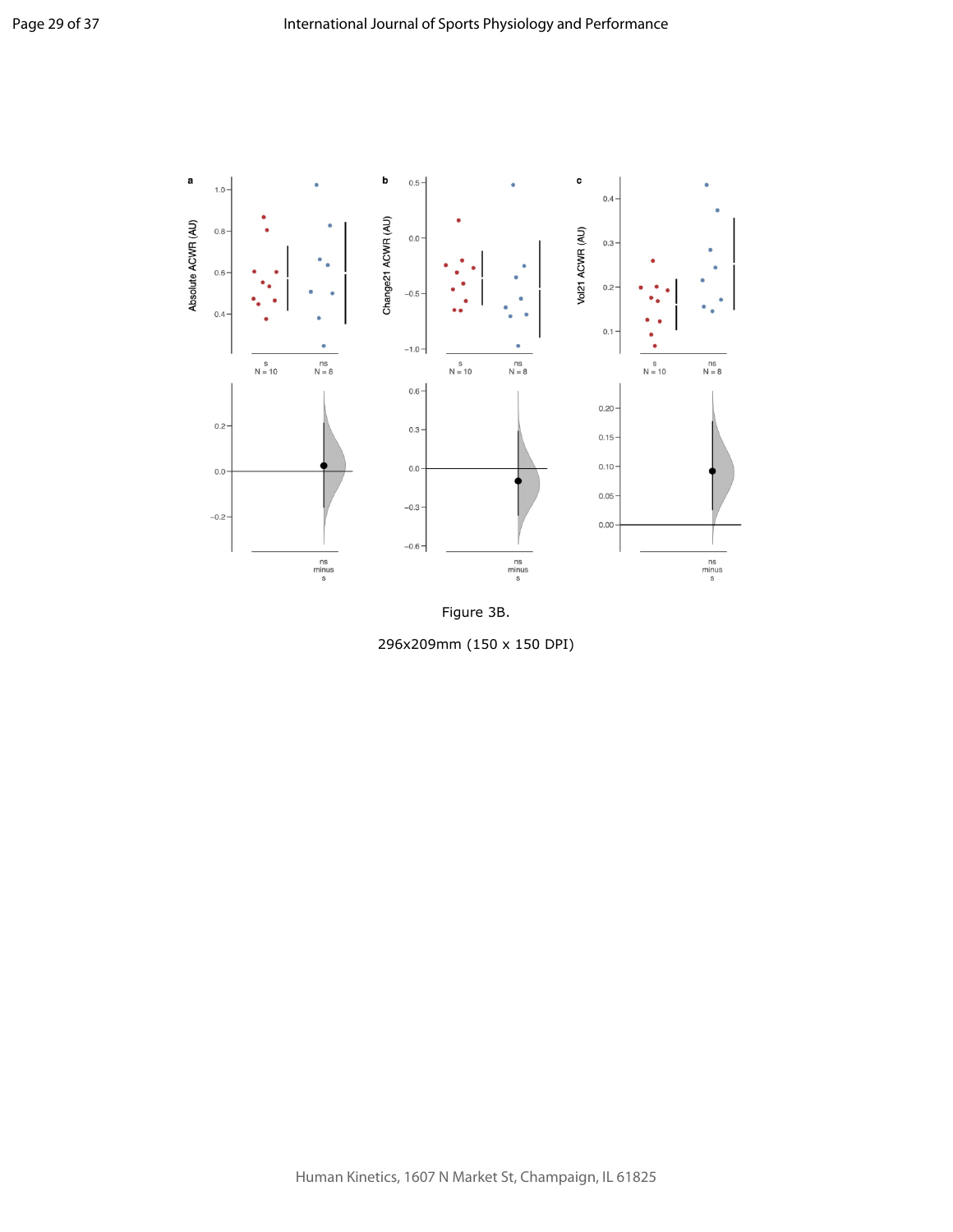```
I Felixe
#load required packages
library(tidyverse)
library(dplyr)
library(ggplot2)
library(cocor)
library(corrplot)
library(corrr)
library(car)
library(dabestr)
library(GGally)
library(Hmisc)
library(readxl)
library(cowplot)
library(pwr)
library(ggpubr)
library(psych)
library(lattice)
library(mbir)
#import data
wl_desc <- read_excel("~/Desktop/PhD ECU [ACU]/Weightlifting Success/Weightlifting IL
R.xlx'', sheet = "desc")
wl_tl21 <- read_excel("~/Desktop/PhD ECU [ACU]/Weightlifting Success/Weightlifting IL
R.xlsx", sheet = "t121")
wl_compl <- read_excel("~/Desktop/PhD ECU [ACU]/Weightlifting Success/Weightlifting IL
R.xlx'', sheet = "tl")
View(wl_desc)
View(wl t121)
View(wl_compl)
######### PREPARE DATA ############
#get data for overall stats
#apply multi.sapply function for descriptive stats
multi.sapply \leq-function(...) {
 arglist < - match.call(expand.dots = FALSE)\...
  var.names <- sapply(arglist, deparse)
```

```
has.name \leq (names(arglist) != "")
 var.names[has.name] <- names(arglist)[has.name]
arglist \leq-lapply(arglist, eval.parent, n = 2)
x \leq arglist[[1]]arglist[[1]] \leq NULL result <- sapply(arglist, function (FUN, x) sapply(x, FUN, na.rm=T), x)
 colnames(result) <- var.names[-1]
 return(result)
```

```
}
```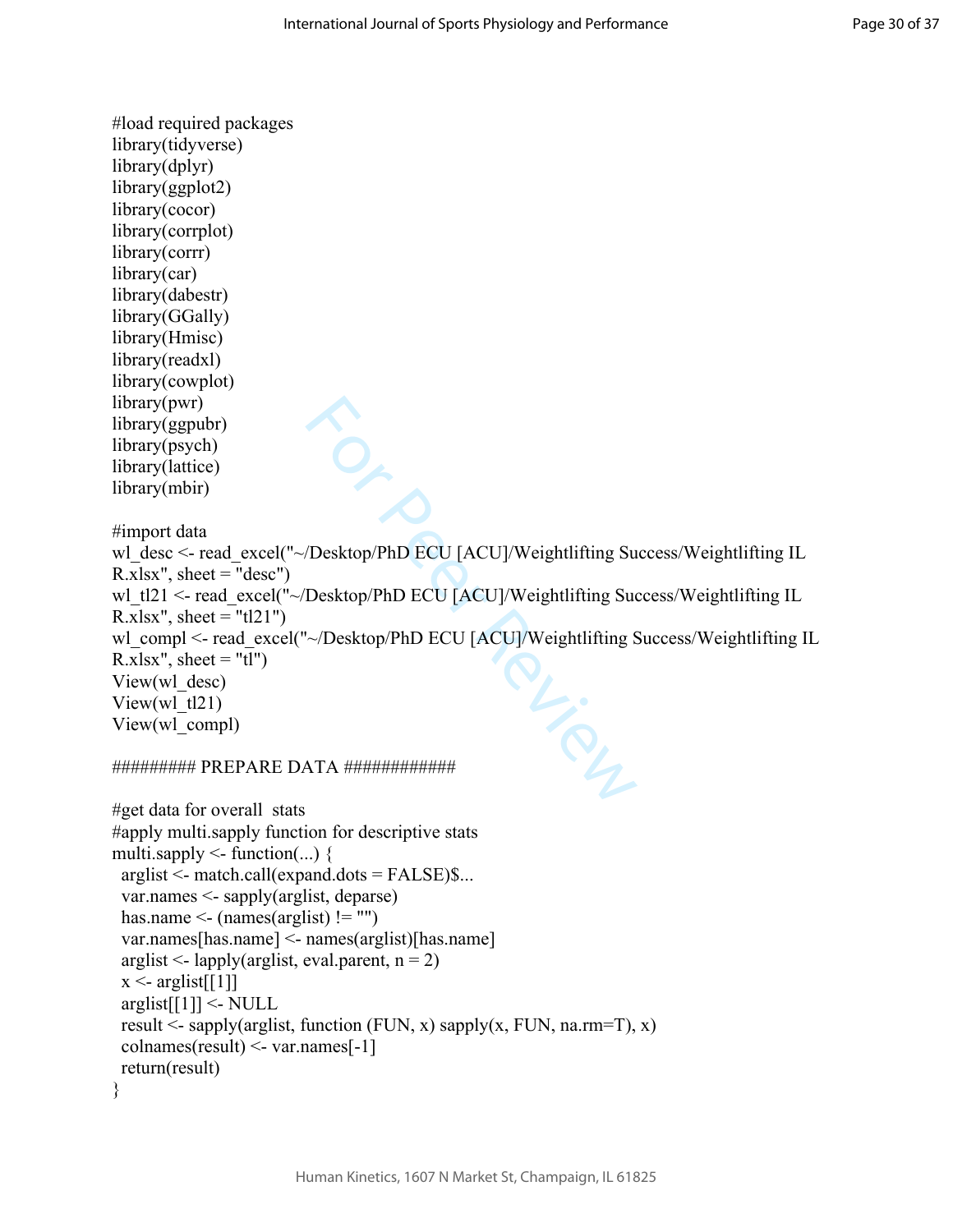```
PL-index
#get mean/sd for overall cohort
overall wl <- multi.sapply(wl_compl[,2:13], mean, sd)
overall_wl
#get correlations between moving average methods
movAv corData <- wl compl[c(4:5, 8:9, 12:13)]movAv cor \le- corr.test(movAv corData, alpha=0.05, ci=T)
print(movAv cor, short=F)
#get data for group stats
#include change function
change \leq- function(x) {
 last(x)-first(x)}
wl_data1 <- wl_tl21 %>%
 group by(id) \frac{9}{2}%
 summarise(abs \text{raA} = \text{last}(\text{raA}),
       abs raC = last(raC),
       abs raCA = last(raCA),
       abs \text{raACWR} = \text{last}(\text{raACWR}),
       change \text{raA} = \text{change}(\text{raA}),
       change rac = change(rac),
       change \text{raCA} = \text{change}(\text{raCA}),
       change \text{raACWR} = \text{change}(\text{raACWR}),
       vol \text{raA} = \text{sd}(\text{raA}),
       vol raC = sd(raC),
       vol raCA = sd(raCA),
       vol_raACWR = sd(raACWR))
wl_data2 <- wl_tl21 %>%
 group by(id) \frac{6}{9} > \frac{6}{9}summarise(abs ewma1A = last(ewma1A),
       abs ewma1C = last(ewma1C),
       abs ewma1CA = last(ewma1CA),
       abs ewma1ACWR = last(ewma1ACWR),
       change ewma1A = change(ewma1A),
       change ewma1C = change(ewma1C),
       change_ewma1CA = change(ewma1CA),
       change_ewma1ACWR = change(ewma1ACWR),
       vol ewma1A = sd(ewma1A),
       vol ewma1C = sd(ewma1C),
       vol ewmalCA = sd(ewmalCA),vol_ewma1ACWR = sd(ewma1ACWR),
       abs ewma2A = last(ewma2A),
       abs ewma2C = last(ewma2C),
```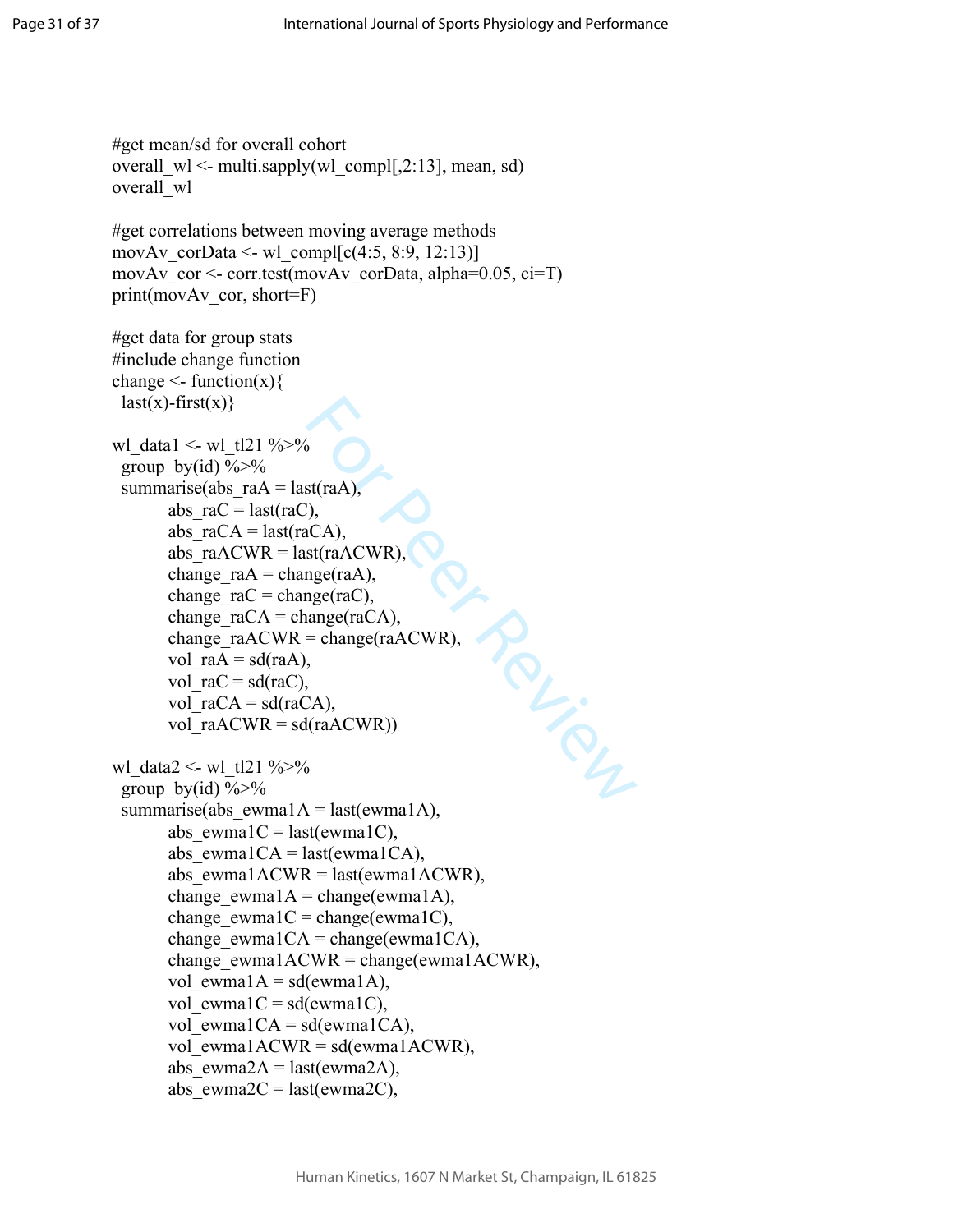```
nange(mono),<br>
an(strain),<br>
an(mono))<br>
ata1, wl_data2, by="id")<br>
ata, wl_desc, by="id")<br>
ata, wl_desc, by="id")<br>
bbs_raA/mean(abs_raA),<br>
s_raCA/mean(abs_raCA),<br>
= abs_raACWR/mean(abs_raACWR),<br>
change_raA/mean(change_raA),<br>

       abs ewma2CA = last(ewma2CA),abs ewma2ACWR = last(ewma2ACWR),
       change ewma2A = change(ewma2A),
       change ewma2C = change(ewma2C),
       change ewma2CA = change(ewma2CA),
       change_ewma2ACWR = change(ewma2ACWR),
       vol ewma2A = sd(ewma2A),
       vol ewma2C = sd(ewma2C),
       vol ewma2CA = sd(ewma2CA),vol_ewma2ACWR = sd(ewma2ACWR),
       abs strain = last(strain),
       abs mono = last(mono),
       change strain = change(strain),
       change mono = change(mono),
       mean strain = mean(strain),
       mean mono = mean(mono))
wl_data <- left_join(wl_data1, wl_data2, by="id")
wl_data <- left_join(wl_data, wl_desc, by="id")
wl data \le- wl data[,1:49]
wl_data <- wl_data %>%
 mutate(beta abs raA = abs raA/mean(abs raA),
     beta abs raC = abs\,raC/mean(abs\,raC),
     beta abs raCA = abs\,raCA/mean(abs\,raCA),
     beta abs raACWR = abs raACWR/mean(abs raACWR),
     beta change \text{raA} = \text{change } \text{raA/mean}(\text{change } \text{raA}),beta change raC = change\,raC/mean(change\,raC),
     beta change racA = change\ racA/mean(change\ racA),
     beta change \text{raACWR} = \text{change} \text{raACWR}/\text{mean}(\text{change} \text{raACWR}),
     beta vol raA = vol raA/mean(vol raA),
     beta vol raC = vol raC/mean(vol raC),
     beta vol raCA = vol raCA/mean(vol raCA),
     beta vol raACWR = vol raACWR/mean(vol raACWR),
     beta abs ewma1A = abs ewma1A/mean(abs ewma1A),
     beta abs ewma1C = absewma1C/mean(absewma1C),
     beta abs ewma1CA = abs ewma1CA/mean(abs ewma1CA),
     beta abs ewma1ACWR = absewma1ACWR/mean(absewma1ACWR),
     beta change ewma1A = change ewma1A/mean(change ewma1A),
     beta change ewma1C = change ewma1C/mean(change ewma1C),
     beta change ewma1CA = change ewma1CA/mean(change ewma1CA),
     beta change ewma1ACWR = change_ewma1ACWR/mean(change_ewma1ACWR),
     beta vol ewma1A = vol ewma1A/mean(vol ewma1A),
     beta vol ewma1C = vol ewma1C/mean(vol ewma1C),
     beta vol ewma1CA = vol ewma1CA/mean(vol ewma1CA),
     beta vol ewma1ACWR = vol ewma1ACWR/mean(vol ewma1ACWR),
```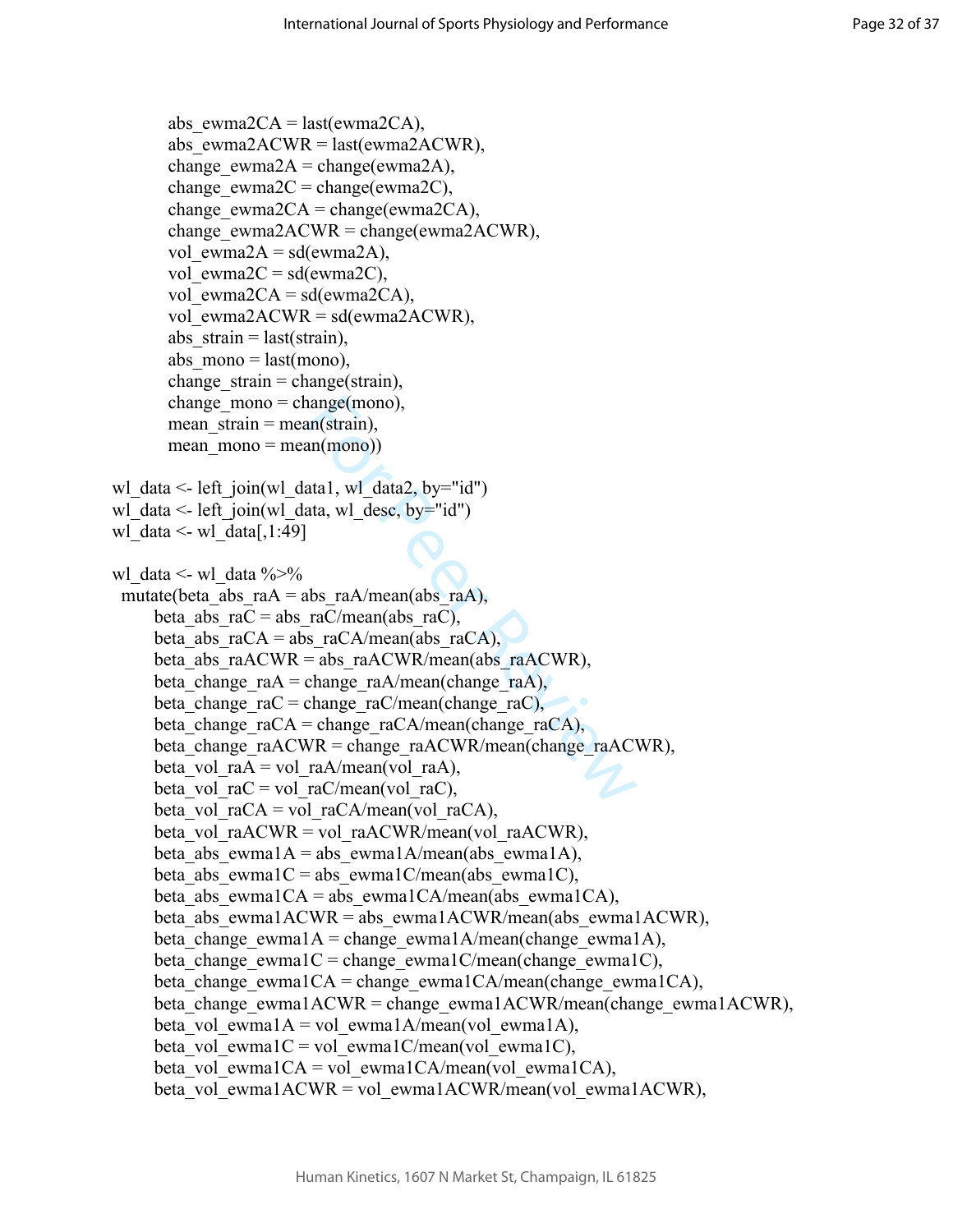```
For Peer Review
     beta abs ewma2A = abs ewma2A/mean(abs ewma2A),
     beta abs ewma2C = absewma2C/mean(absewma2C),
     beta abs ewma2CA = abs ewma2CA/mean(abs ewma2CA),
     beta abs ewma2ACWR = absewma2ACWR/mean(absewma2ACWR),beta change ewma2A = change ewma2A/mean(change ewma2A),
     beta change ewma2C = change ewma2C/mean(change ewma2C),
     beta change ewma2CA = change ewma2CA/mean(change ewma2CA),
     beta change ewma2ACWR = change ewma2ACWR/mean(change ewma2ACWR),
     beta vol ewma2A = vol ewma2A/mean(vol ewma2A),
     beta vol ewma2C = vol ewma2C/mean(vol ewma2C),
     beta vol ewma2CA = vol ewma2CA/mean(vol ewma2CA),
     beta vol ewma2ACWR = vol ewma2ACWR/mean(vol ewma2ACWR))
######## CORRELATIONS WITH PERFORMANCE ############
#scatterplot of pb v CA and ACWR abs, change21 and vol21 rolling averages with linear 
regression lines
pb_CA_plot <- ggplot(wl_data, aes(x = abs_raCA, y = pb)) + geom_point(position="jitter",
alpha=0.8) + geom_smooth(method = "lm", se =F) + theme(legend.position = "bottom") +
labs(x="SMA Chronic - Acute", y="%12PB")
pb_ACWR_plot <- ggplot(wl_data, aes(x = abs_raACWR, y = pb)) +
geom_point(position="jitter", alpha=0.8) + geom_smooth(method = "lm", se =F) +
theme(legend.position = "bottom") + labs(x="SMA ACWR", y="%12PB")
pb_changeCA_plot <- ggplot(wl_data, aes(x = change_raCA, y = pb)) +
geom_point(position="jitter", alpha=0.8) + geom_smooth(method = "lm", se =F) +
theme(legend.position = "bottom") + labs(x ="SMA Chronic - Acute Change", y ="%12PB")
pb_changeACWR_plot <- ggplot(wl_data, aes(x = change_raACWR, y = pb)) +
geom_point(position="jitter", alpha=0.8) + geom_smooth(method = "lm", se =F) +
theme(legend.position = "bottom") + labs(x="SMA ACWR Change", y="%12PB")
pb_volCA_plot <- ggplot(wl_data, aes(x = vol_raCA, y = pb)) + geom_point(position="jitter",
alpha=0.8) + geom smooth(method = "lm", se =F) + theme(legend.position = "bottom") +
labs(x="SMA Chronic - Acute Volatility", y="%12PB")
pb_volACWR_plot <- ggplot(wl_data, aes(x = vol_raACWR, y = pb)) +
geom_point(position="jitter", alpha=0.8) + geom_smooth(method = "lm", se =F) +
theme(legend.position = "bottom") + labs(x="SMA ACWR Volatility", y="%12PB")
plot grid(pb_CA_plot, pb_ACWR_plot, pb_changeCA_plot, pb_changeACWR_plot,
pb_volCA_plot, pb_volACWR_plot, align = "v", labels = "auto", ncol = 2)
#get rolling average correl data
```

```
wlRa corData \leq wl data[c(2:13, 46)]
wlRa \text{cor} < \text{corr.test}(\text{w} \geq \text{corData}, \text{alpha=0.05}, \text{ci}=T)print(wlRa cor, short=F)
```

```
#get ewma1 correl data
wlEwma1_corData <- wl_data[c(14:25, 46)]
wlEwma1_cor <- corr.test(wlEwma1_corData, alpha=0.05, ci=T)
print(wlEwma1_cor, short=F)
```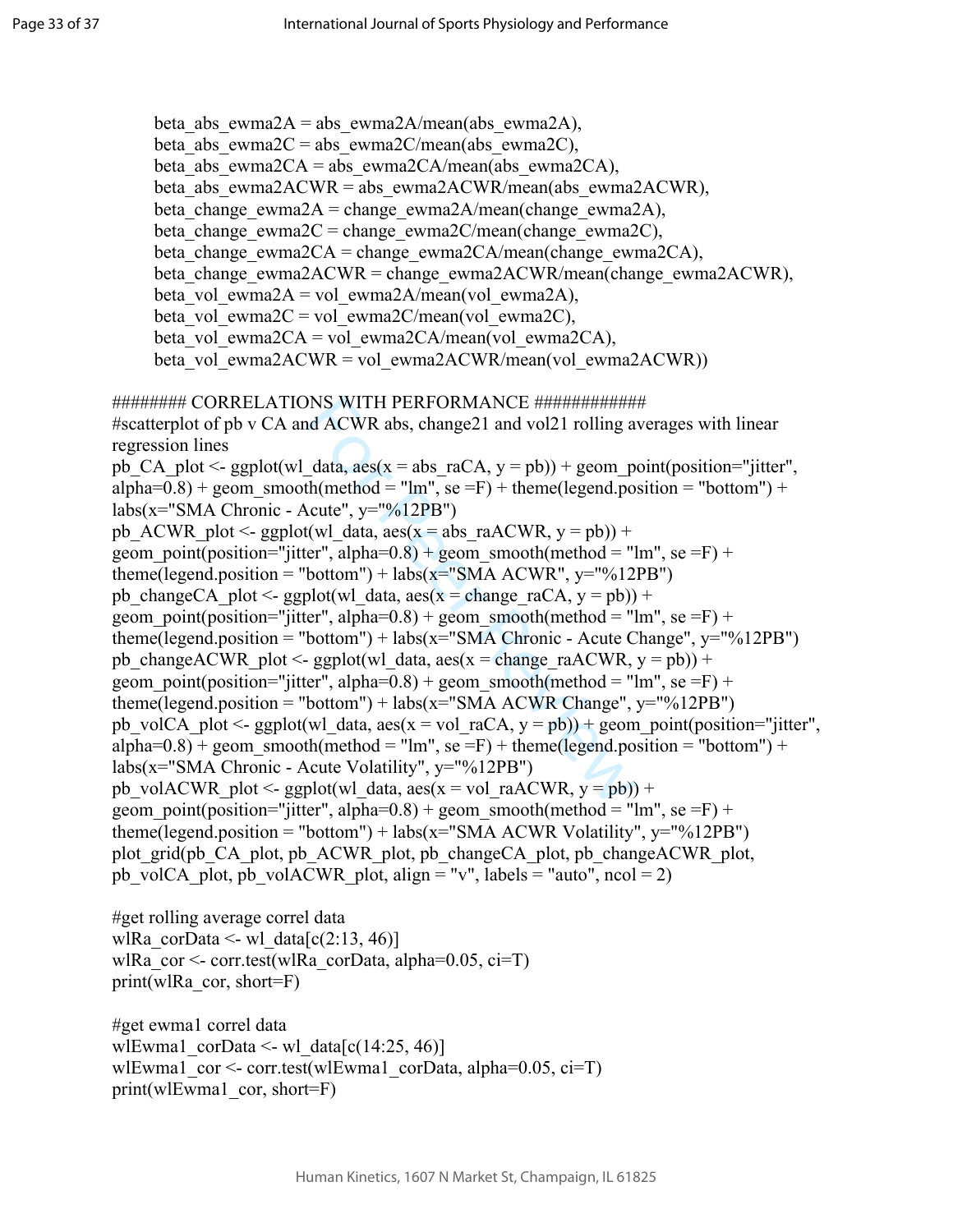#get ewma2 correl data wlEwma2  $\text{corData} \leq \text{wl data}[\text{c}(26:37, 46)]$ wlEwma2\_cor <- corr.test(wlEwma2\_corData, alpha=0.05, ci=T) print(wlEwma2\_cor, short=F)

**PRANCE** #compare correlations in rolling average v ewma 1 (refer back to correlation data) absA\_compare <- cocor.indep.groups $(0.18, 0.11, 21, 21,$  alternative = "two sided") absC\_compare <- cocor.indep.groups $(0.01, 0.08, 21, 21,$  alternative = "two sided") absCA\_compare <- cocor.indep.groups(-0.27, -0.07, 21, 21, alternative = "two sided") absACWR compare  $\leq$  cocor.indep.groups $(0.19, 0.01, 21, 21,$  alternative = "two sided") changeA compare <- cocor.indep.groups $(0.39, 0.35, 21, 21,$  alternative = "two sided") changeC\_compare <- cocor.indep.groups $(-0.03, 0.24, 21, 21,$  alternative = "two sided") changeCA compare  $\leq$  cocor.indep.groups(-0.49, -0.36, 21, 21, alternative = "two sided") changeACWR\_compare <- cocor.indep.groups $(0.43, 0.33, 21, 21,$  alternative = "two sided") volA compare  $\le$  cocor.indep.groups(-0.28, -0.22, 21, 21, alternative = "two sided") volC\_compare <- cocor.indep.groups $(0.04, -0.05, 21, 21,$  alternative = "two sided") volCA compare  $\leq$  cocor.indep.groups(-0.34, -0.30, 21, 21, alternative = "two sided") volACWR compare  $\leq$  cocor.indep.groups(-0.41, -0.48, 21, 21, alternative = "two sided")

#call results absA\_compare absC\_compare absCA\_compare absACWR\_compare changeA\_compare changeC\_compare changeCA\_compare changeACWR\_compare volA\_compare volC\_compare volCA\_compare volACWR\_compare

#compare correlations in rolling average v ewma 2 (refer back to correlation data) absA\_compare1 <- cocor.indep.groups $(0.18, 0.11, 21, 21,$  alternative = "two sided") absC\_compare1 <- cocor.indep.groups $(0.01, 0.06, 21, 21,$  alternative = "two sided") absCA compare1 <- cocor.indep.groups(-0.27, -0.12, 21, 21, alternative = "two sided") absACWR\_compare1 <- cocor.indep.groups $(0.19, 0.02, 21, 21,$  alternative = "two sided") changeA\_compare1 <- cocor.indep.groups $(0.39, 0.31, 21, 21,$  alternative = "two sided") changeC\_compare1 <- cocor.indep.groups(-0.03, 0.14, 21, 21, alternative = "two sided") changeCA compare1 <- cocor.indep.groups(-0.49, -0.34, 21, 21, alternative = "two sided") changeACWR\_compare1 <- cocor.indep.groups $(0.43, 0.42, 21, 21,$  alternative = "two sided") volA compare1 <- cocor.indep.groups $(-0.28, -0.17, 21, 21,$  alternative = "two sided") volC\_compare1 <- cocor.indep.groups $(0.04, 0.28, 21, 21,$  alternative = "two sided") volCA compare1 <- cocor.indep.groups( $-0.34, -0.31, 21, 21$ , alternative = "two sided")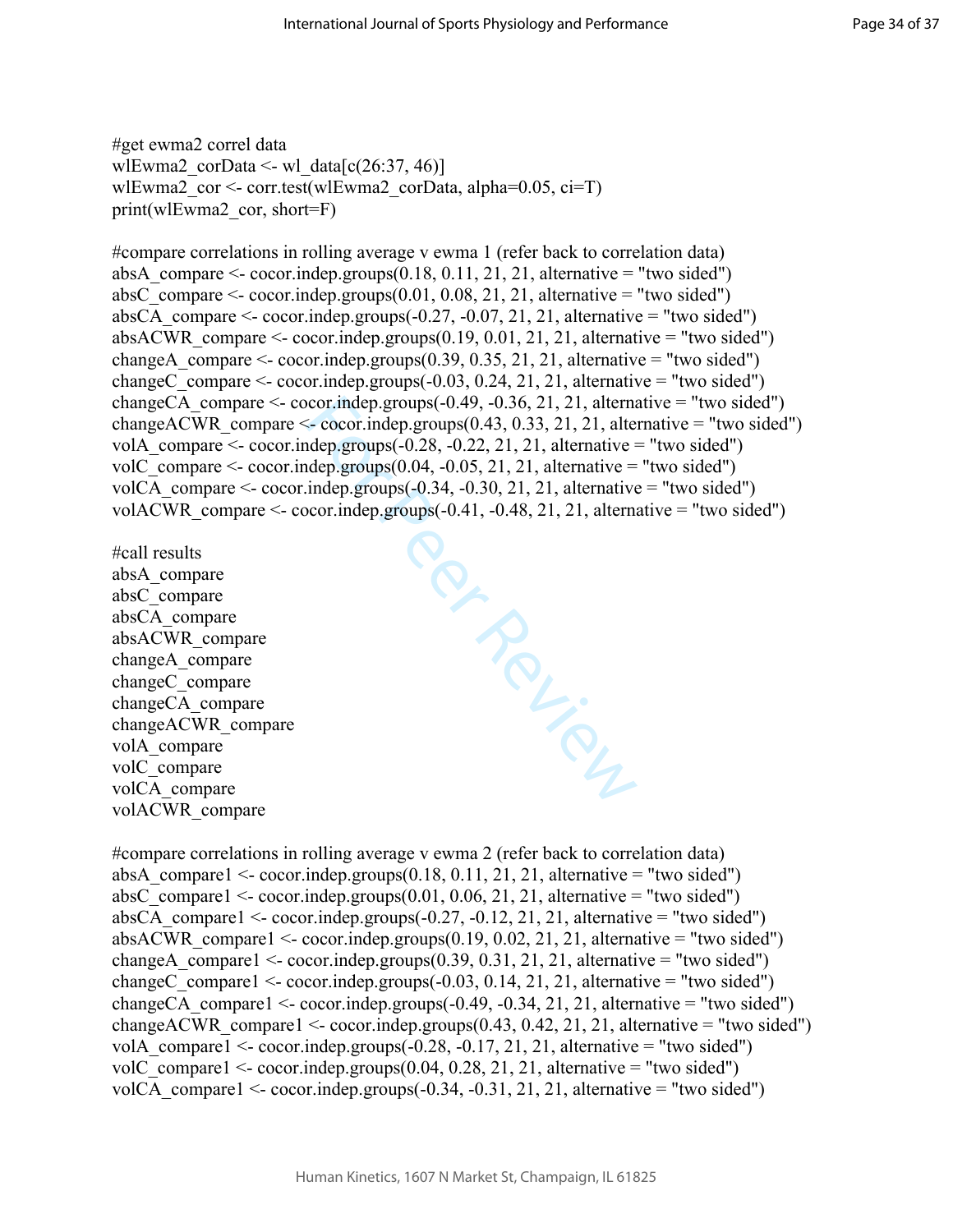volACWR\_compare1  $\le$  cocor.indep.groups(-0.41, -0.43, 21, 21, alternative = "two sided")

#call results absA\_compare1 absC\_compare1 absCA\_compare1 absACWR\_compare1 changeA\_compare1 changeC\_compare1 changeCA\_compare1 changeACWR\_compare1 volA\_compare1 volC\_compare1 volCA\_compare1 volACWR\_compare1

# Per Review ######### DIFFERENCES BETWEEN HIGH AND LOWER PERFORMERS ######## #seperate groups wlS <- wl\_data  $\%>^0\!\!/_{\!0}$

```
subset(group1 == "s")
```

```
wlNs <- wl_data %>%
 subset(group1 == "ns")
```

```
wISNs <- bind rows(wlNs, wlS)
```

```
wltop5 \leq- wl_data %>%
 subset(group2 == "top5")
```

```
wlbot5 <- wl_data %>%
 subset(group2 == "bot5")
```

```
wl5 \le- bind rows(wlbot5, wltop5)
```

```
#get mean/sd for overall cohort in last 21 days
wl_desc <- multi.sapply(wl_data[,46:49], mean, sd)
wl desc
```

```
#get mean/sd for descriptive stats for S and Ns groups
wlS desc <- multi.sapply(wlS[,2:49], mean, sd)
wlNs desc < \text{multi.sapply}(wlNs[2:49], \text{mean}, sd)wlS desc
wlNs desc
```

```
#get mean/sd for descriptive stats for top5 and bot5 groups
wltop5_desc <- multi.sapply(wltop5[,2:49], mean, sd)
```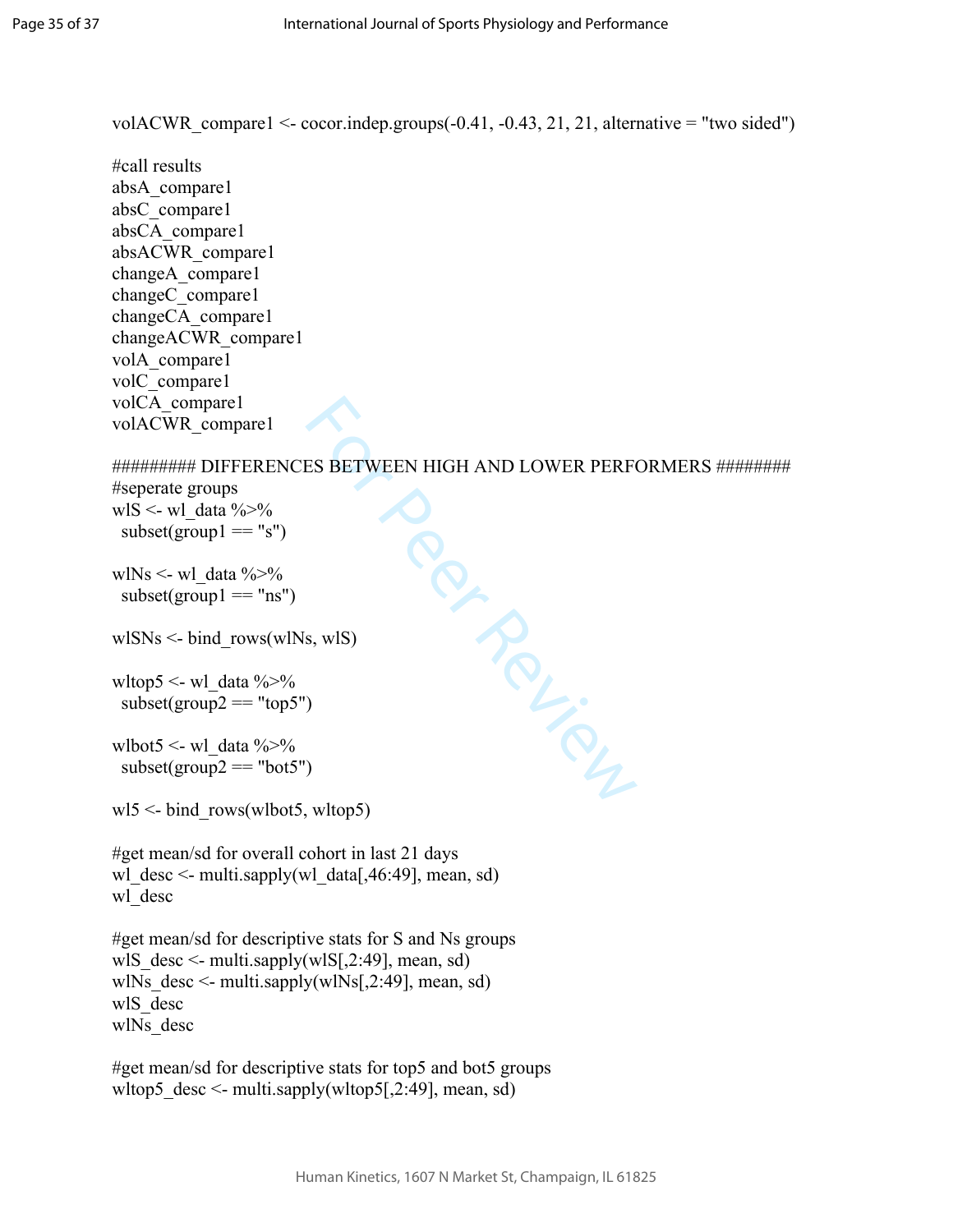wlbot5\_desc <- multi.sapply(wlbot5[,2:49], mean, sd) wltop5 desc wlbot5 desc

#get beta differences between groups wlSbeta  $desc <$ - sapply(wlS[50:85], mean) wlNsbeta\_desc <- sapply(wlNs[50:85], mean) wlSbeta\_desc - wlNsbeta\_desc

wltop5beta\_desc <- sapply(wltop5[50:85], mean) wlbot5beta\_desc <- sapply(wlbot5[50:85], mean) wltop5beta\_desc - wlbot5beta\_desc

#get standardised mean diffs for SNs rolling average data (including normality, variance and mbi)

mbi\_raSNs <- mapply(function(x, y) smd\_test(x, y, paired = F, conf.int = 0.95, swc = 0.2),  $WIS[$ ,c(2:13)],  $WINS[$ ,c(2:13)])

#standardised mean diff for SNs ewma1 data (including normality, variance and mbi) mbi\_ewma1SNs <- mapply(function(x, y) smd\_test(x, y, paired = F, conf.int = 0.95, swc = 0.2), wlS[,c(14:25)], wlNs[,c(14:25)])

ffs for SNs rolling average data (including no<br>
nction(x, y) smd\_test(x, y, paired = F, conf.in<br>
(3)])<br>
or SNs ewma1 data (including normality, var<br>
ly(function(x, y) smd\_test(x, y, paired = F, co<br>
4:25)])<br>
or SNs ewma2 d #standardised mean diff for SNs ewma2 data (including normality, variance and mbi) mbi\_ewma2SNs <- mapply(function(x, y) smd\_test(x, y, paired = F, conf.int = 0.95, swc = 0.2), wlS[, $c(26:37)$ ], wlNs[, $c(26:37)$ ])

#magnitude based inferences for other data (including normality, variance and mbi) mbi\_otherSNs <- mapply(function(x, y) smd\_test(x, y, paired = F, conf.int = 0.95, swc = 0.2), wlS[,c(46:48)], wlNs[,c(46:48)])

```
#convert SNs r to g (refer to results)
abs raA_esSNs <- es_convert(-0.06, from="r", to="d")
abs raCA_esSNs <- es_convert(0.12, from="r", to="d")
vol_raA_esSNs <- es_convert(0.02, from="r", to="d")
vol raCA esSNs <- es convert(-0.5, from="r", to="d")
abs_ewma1A_esSNs <- es_convert(-0.08, from="r", to="d")
abs_ewma1CA_esSNs <- es_convert(0.02, from="r", to="d")
vol_ewma1A_esSNs <- es_convert(0, from="r", to="d")vol_ewma1ACWR_esSNs <- es_convert(-0.34, from="r", to="d")
vol_ewma2A_esSNs <- es_convert(0.13, from="r", to="d")
vol_ewma2CA_esSNs <- es_convert(-0.08, from="r", to="d")
inj_esSNs <- es_convert(-0.12, from="r", to="d")
```
#standardised mean diff for top/bot5 rolling average data (including normality, variance and mbi)